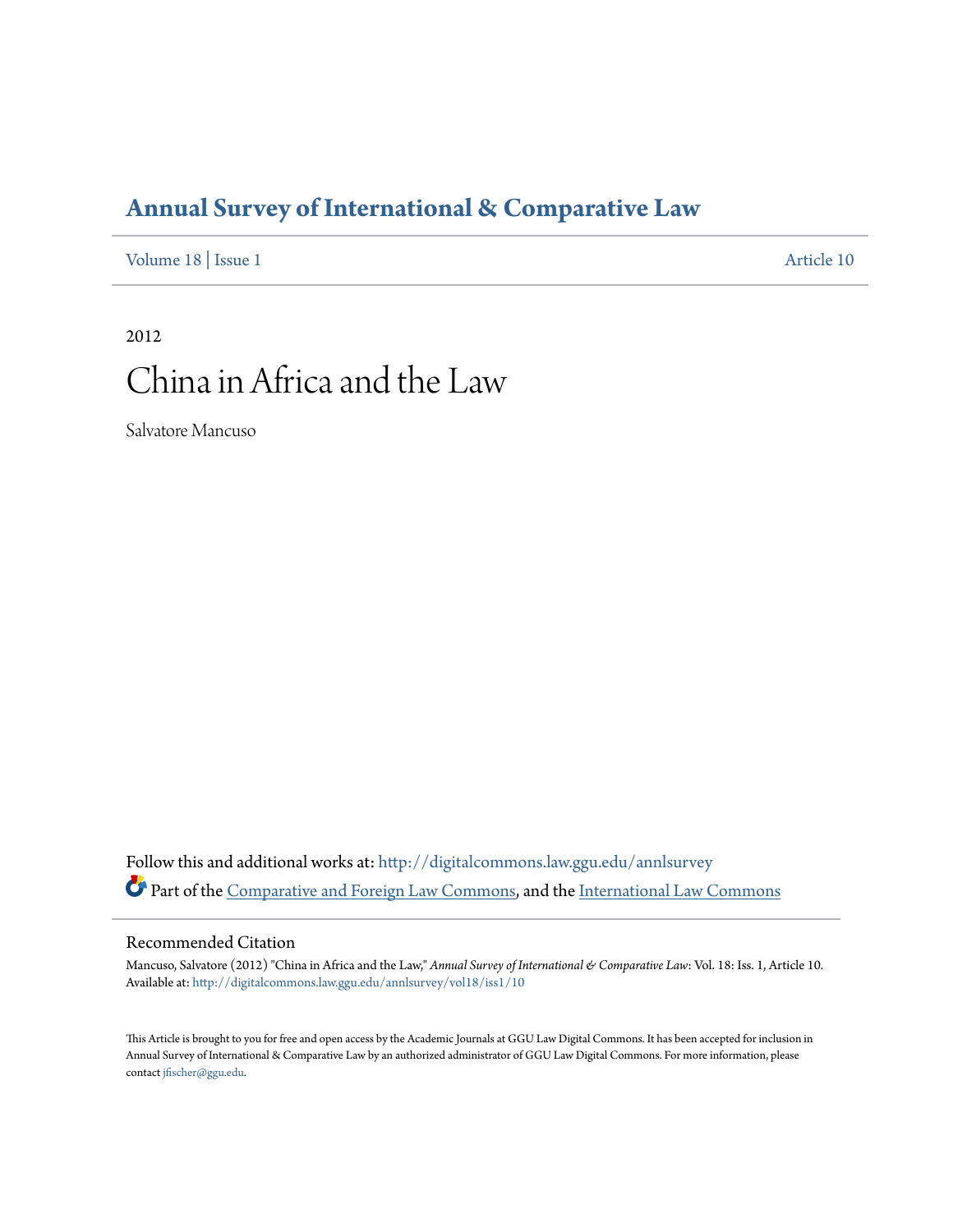SALVATORE MANCUSO\*

## I. INTRODUCTION

This paper is based on the enormous amount of Chinese investments in Africa, with the objective of considering the legal aspects involved therein. Under international business law, commercial relations are usually ruled according to the law of the country hosting the investment. This paper will examine the challenges presented by Chinese investments in Africa given that the systems of business law in Africa are generally out of date and enforcement mechanisms under Western rule of law standards are often far from the reality.

This observation is accompanied by the fact that there is presently a wide movement towards legal integration in Africa, and that many African states are already involved in, or considering, legal integration.

For several reasons, business law is the area of most interest in the phenomenon of legal integration in Africa. Business law is currently one of the least addressed areas of native African law. Concurrently, it is the area where up-to-date, user-friendly rules are most necessary. The need for effective legal rules and enforcement in African business law are due to its impact on foreign investors.

Professor of Comparative Law, University of Macau; Honorary Professor of African Law, Center for African Laws and Society, Xiangtan University. This paper is the outcome of a research project financed by the University of Macau.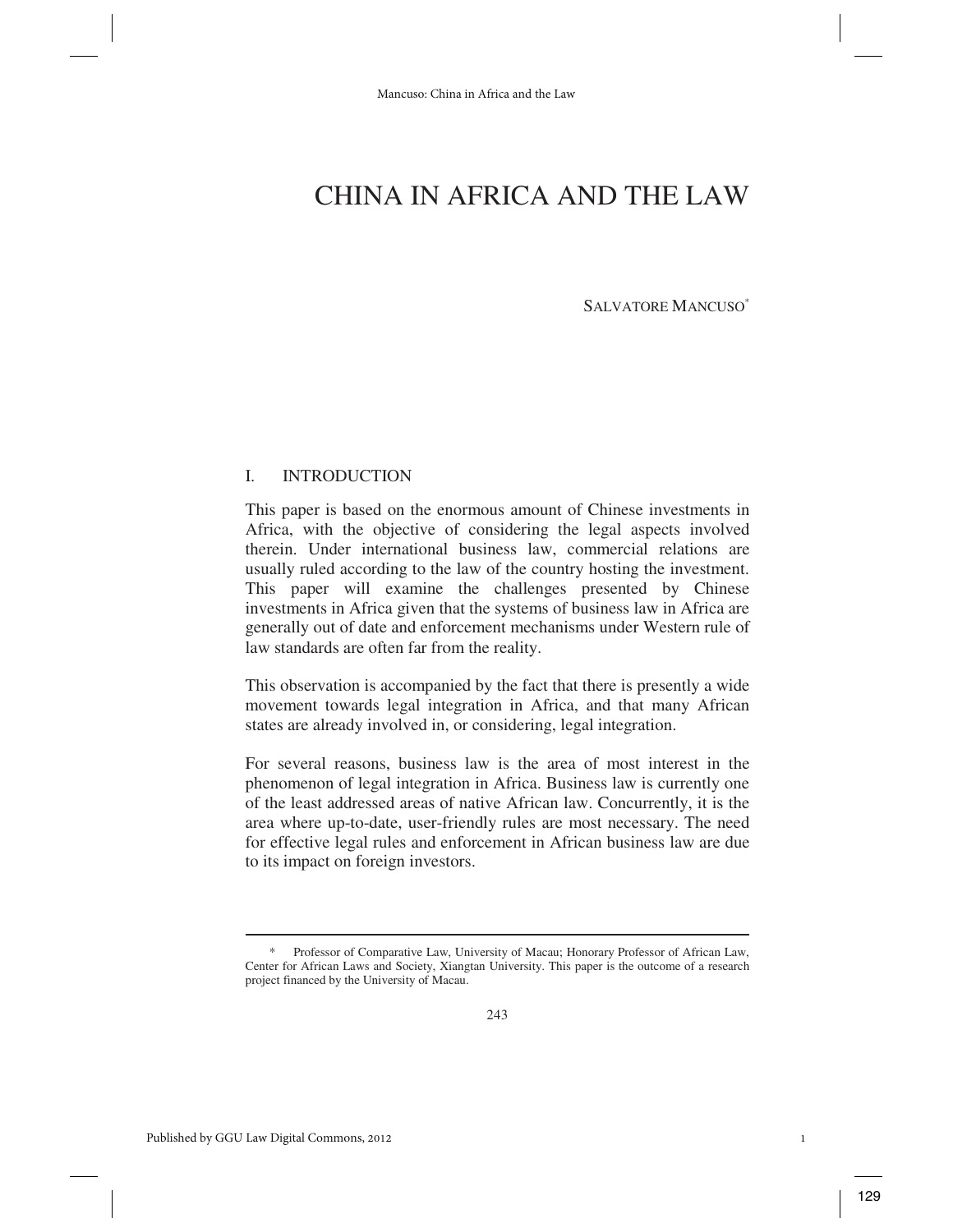This paper will discuss what is "legal" in the context of trade relations between China and Africa. The paper will also analyze the legal aspects of business relationships between China and Africa and assess the state of legal cooperation among them, with particular focus on the possibility for future developments.

# II. TRADE RELATIONS BETWEEN CHINA AND AFRICA

China's expansion and development have been leading themes of globalization in the modern era. The potential for African transformation from the poorest continent of the world to a major part of the world economy could characterize the future of globalization. Changes within Africa are already evident. For example, the growth rate of sub-Saharan Africa reached its highest level ever in 2007, growing almost 7%, with China playing a large part in the transformation.

There has been a long history of cooperation between China and African countries.<sup>1</sup> In the second half of the twentieth century, relations between China and Africa were primarily shaped around select political issues, and only occasional references were made to the use of trade to promote economic independence.<sup>2</sup> In 1955, at the Bandung Asia-African Conference, China established ten principles for dealing with international relationships, which were agreed to by the African countries attending the conference. This agreement is considered the foundation of the cooperation between China and African countries,<sup>3</sup> including in the legal field.

In the last decade, there has been a radical change in this scenario. From the mid-1990s to 2004, Chinese financial aid to Africa increased from 100 million to 2.7 billion USD per year.<sup>4</sup> Unlike financial assistance

 <sup>1.</sup> Daniel Large, *As the Beginning Ends: China's Return to Africa*, *in* AFRICAN PERSPECTIVES ON CHINA IN AFRICA 153, 155 (Firoze Manji & Stephen Marks eds., 2007).

 <sup>2.</sup> At the Bandung Asian-African Conference of 1955, Zhou Enlai gave assurances that "Trade and economic cooperation among us … should not make one side a mere producer of raw materials or a market for consumers´ goods. In cultural exchanges among us, we should respect the national cultural development of each country, so that we can learn from each other," Tieya Wang, *International Law in China: Historical and Contemporary Perspectives*, 221 Recueil des Cours de l´Académie de Droit International [RCADI] 195, 304 (1990)(Neth.); *see also* Luca Castellani, *Economic Development and the Rule of Law: Uniform Trade Law and Africa-China Relations*, *in* CHINA OUTSIDE CHINA: CHINA IN AFRICA (Luca Castellani, Ian Taylor & Pang Zhongying eds., 2008).

 <sup>3.</sup> Yonghong Hong, *Harmonization of Commercial Law in Africa and its Advantages for Chinese Investments in Africa from a Perspective of Legal Cooperation of China and African States*, *in* THE HARMONIZATION OF COMMERCIAL LAW IN AFRICA AND ITS ADVANTAGES FOR CHINESE INVESTMENTS IN AFRICA (Salvatore Mancuso ed., 2008).

 <sup>4.</sup> On financial assistance from China to African countries, *see* Martyn Davies, *How China Delivers Development Assistance to Africa*, CENTER FOR CHINESE STUDIES, UNIVERSITY OF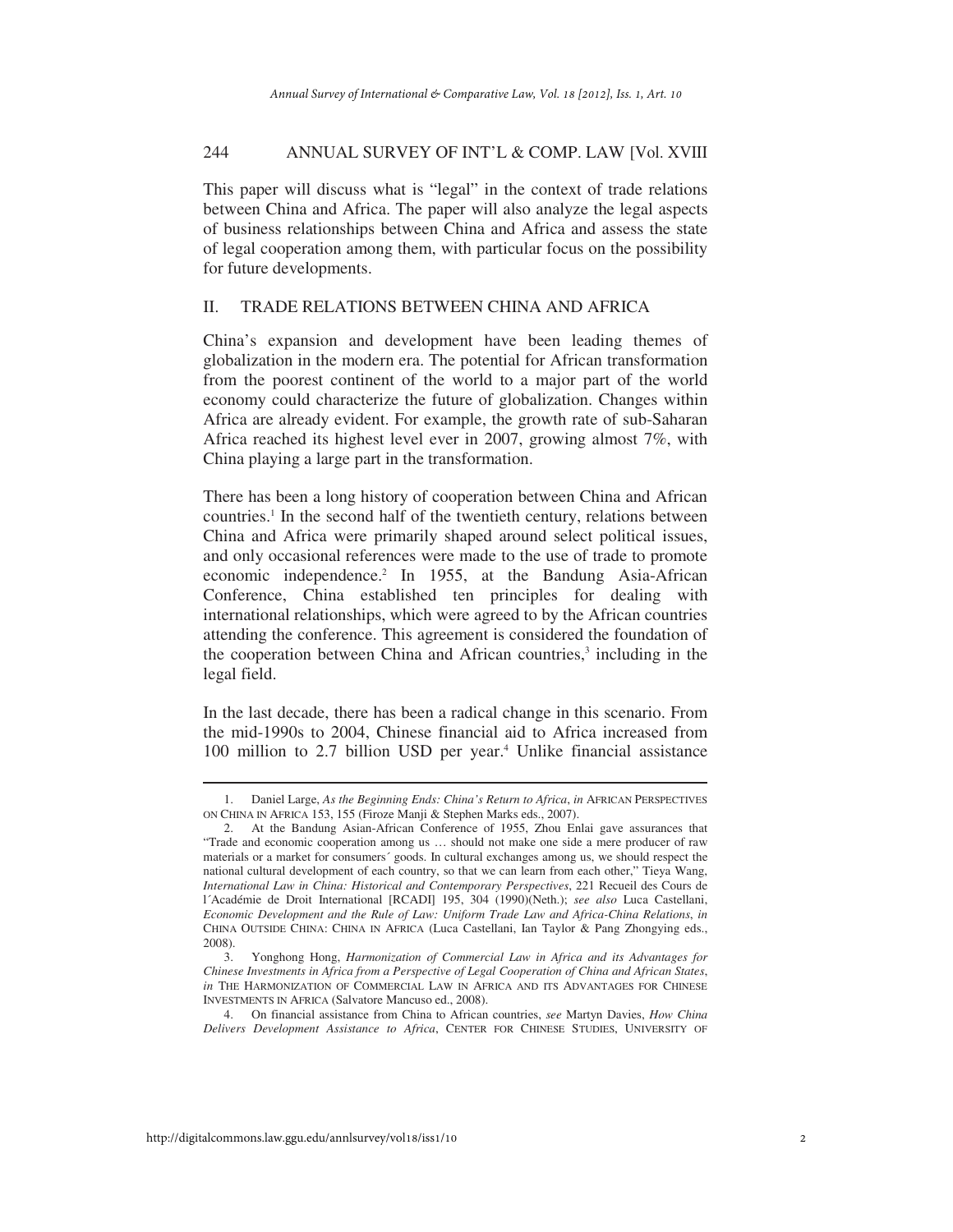from Western countries, Chinese aid is distributed without political conditions.5 The only condition attached to the aid is that usually about 70% of each project financed be contracted to Chinese enterprises that use a workforce composed of Chinese laborers brought directly from China. The remaining 30% of the value of each project is normally assigned to companies which are joint ventures between Chinese and local African enterprises.

This approach has resulted in China's influence becoming greater than that of Western countries<sup>6</sup> and international financial institutions, which traditionally have held major control.7 As a result of such influence, summits of the Forum on China–Africa Cooperation have been regularly held. The most recent summit, held in Sharm-el-Sheikh in November 2009, was attended by ministers of foreign affairs and ministers who regulate economic cooperation between China and forty-nine African countries.<sup>8</sup>

The Forum was established in 2000 in an effort to bring together the most influential political leaders of China and Africa. The Forum has since evolved into the official forum where discussions between China and African countries are held. The first conference was held in October 2000 in Beijing, China, where two documents—the Beijing Declaration of the Forum on China-Africa Cooperation and the Program for China-Africa Cooperation in Economic and Social Development—were approved to work as the *grund norm,* to inspire and govern diplomatic and economic China-Africa relations. Since the creation of the Forum,

STELLENBOSCH (2008), *available at* http://www.ccs.org.za/downloads/DFID\_FA\_Final.pdf; *see also*  Théophile Dzaka*, L'aide publique au développement de la chine aux pays pétroliers et miniers d'Afrique centrale contribue-t-elle au développement durable des pays récipiendaires?* [Does Chinese Development Aid to Central African Oil and Mining Countries Contribute to Sustainable Development?], BAD-CEA: CONFERENCE ECONOMIQUE AFRICAINE [African Development Bank Group–African Economic Conference] (2008), http://www.afdb.org/fileadmin/uploads/afdb/ Documents/Knowledge/30753773-EN-DZAKA-CONFERENCE-CEA-BAD-TUNIS-NOVEMBRE-2008-VERSION-A-ENVOYER.PDF (last viewed April 15, 2011) ; *see also Looking East: A Guide to Engaging China for Africa's Policy-Makers, Vol. II: Key Dimensions of Chinese Engagements in African Countries*, AFRICAN CENTER FOR ECONOMIC TRANSFORMATION (Nov. 2009), *available at* http://acetforafrica.org/site/wp-content/uploads/2009/05/lookingeastv2.pdf.

 <sup>5</sup>*. See Goodwill Cornerstone of Sino-African Ties*, CHINA DAILY (Jan. 13, 2006), http://www.china.org.cn/english/international/155056.htm.

 <sup>6.</sup> The amount of total trade between China and Africa has already largely surpassed that of the trade between the EU and Africa.

 <sup>7.</sup> In 2006, China entered into agreements with African countries for an estimated value of 8.1 billion USD, not including the agreements reached during the Beijing FOCAC Summit in November 2006. In the same year, the World Bank granted financial aid for only 2.3 billion USD (source: Il Sole 24 Ore).

 <sup>8.</sup> For important documents from the Summit, see the FOCAC website at http://www.focac.org/engltda/dsjbzjhy/hywj/ (last visited Apr. 04, 2012).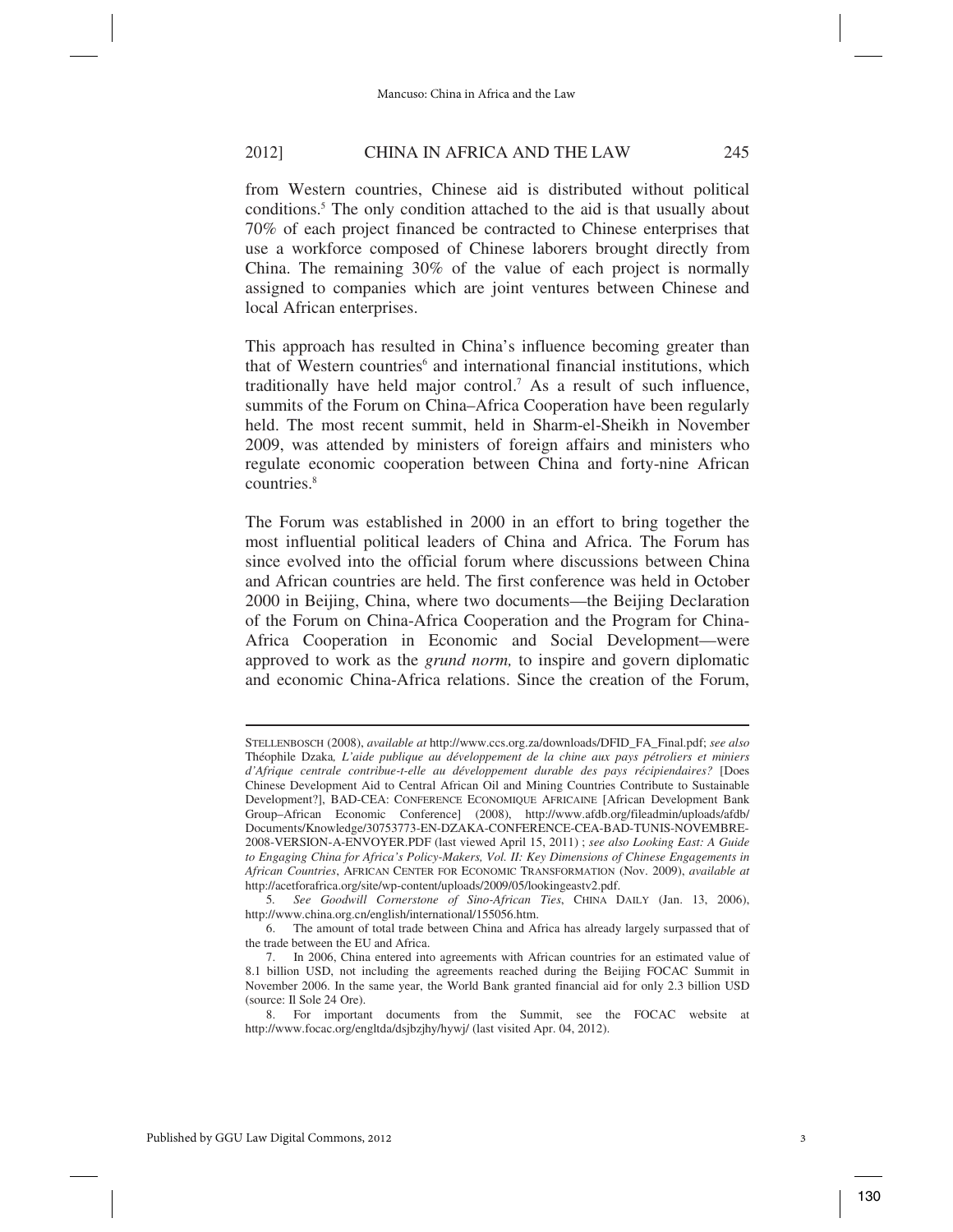there has been a nearly direct correlation between Chinese and African economic growth rates.<sup>9</sup>

Currently, trade between China and Africa has become market-driven and has increased greatly. According to the *China-Africa Economic and Trade Cooperation* report, the volume of bilateral commerce was 12.14 million USD in 1950, 100 million USD in 1960, and exceeded 1 billion USD in 1980. In 2000, the Sino-African trade maintained an increasing growth rate, reaching 10 billion USD for the first time in history. In 2008, the volume of the bilateral exchanges between China and Africa exceeded 100 billion USD, with a growth rate of 45.1% during 2007. Of the 100 billion USD, 50.8 billion USD represented Chinese exports to Africa and 56 billion USD represented Chinese imports coming from Africa. The average annual growth rate of the Sino-African trade between 2000 and 2008 reached 33.5%. From January to November 2010, the Sino-African commercial volume reached 114.81 billion USD per annum, with annual growth totaling 43.5%.<sup>10</sup> According to the World Trade Organization, the trade between Africa and Asia has been consistent over the past five years, but China's trade volume has been increasing at a significantly faster rate than other Asian countries.<sup>11</sup>

In 2006, China adopted an official policy regarding its relationship with Africa, stating:

China is devoted, as are African nations, to making the United Nations play a greater role, defending the purposes and principles of the United Nations Charter, establishing a new international political and economic order featuring justice, rationality, equality and mutual benefit, promoting more democratic international relationships and rule of law in international affairs and safeguarding the legitimate rights and interests of developing countries.<sup>12</sup>

 <sup>9</sup>*. See* Bradley Gardner, *China and the New Africa,* CHINA INTERNATIONAL BUSINESS (June 10, 2009), *available at* http://www.relooney.info/SI\_Oil-Politics/Africa-China\_12.pdf.

 <sup>10</sup>*. China-Africa Economic and Trade Cooperation*, XINHUANET NEWS AGENCY

<sup>(</sup>Dec. 23, 2010), http://news.xinhuanet.com/english2010/china/2010-12/23/c\_13661632.htm; *see also China-Africa Trade Up 45% in 2008 to \$107 Billion*, XINHUANET NEWS AGENCY (Feb. 11, 2009), http://news.xinhuanet.com/english/2009-02/11/content\_10803769.htm.

 <sup>11</sup>*. International Trade Statistics 2006*, WORLD TRADE ORGANIZATION (2006), *available at* http://www.wto.org/english/res\_e/statis\_e/its2006\_e/its06\_toc\_e.htm; *See also* Weidong Zhu, *China-African Trade & Investment and the Exchange of Law*, *in* THE HARMONIZATION OF COMMERCIAL LAW IN AFRICA AND ITS ADVANTAGES FOR CHINESE INVESTMENTS IN AFRICA (Salvatore Mancuso ed., 2008).

 <sup>12</sup>*. See generally China's African Policy*, MINISTRY OF FOREIGN AFFAIRS OF THE PEOPLE'S REPUBLIC OF CHINA (Jan. 12, 2006), *available at* http://www.fmprc.gov.cn/eng/zxxx/t230615.htm.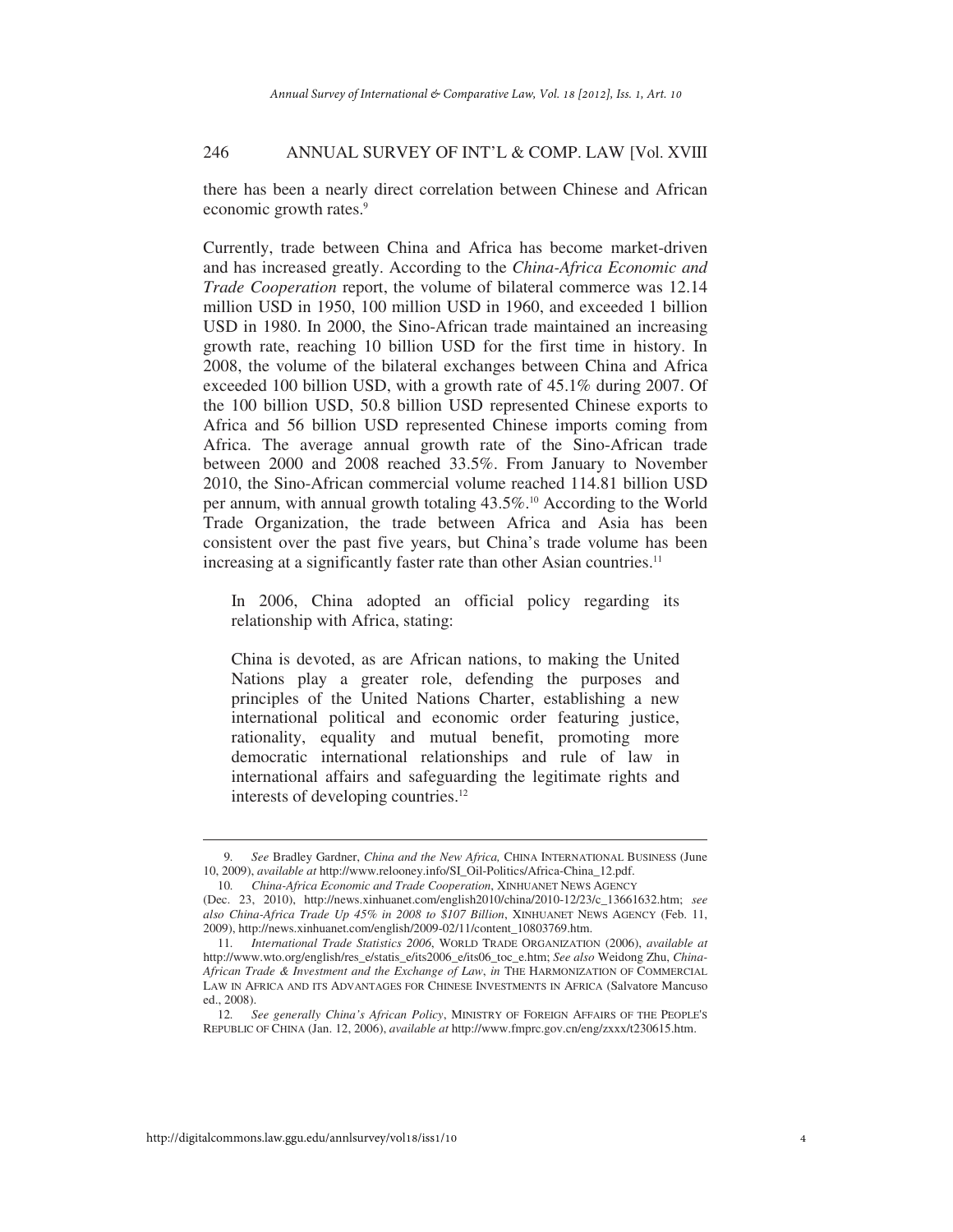One of the most impressive features of this policy is its friendly language and "soft-power" approach.<sup>13</sup>

Notably, the implementation of such a policy has several consequences in the economic sector. With respect to trade, the policy has facilitated the entry of African commodities into the Chinese market. This flow of commodities granted duty free treatment to some goods coming from the least developed African countries, in a process of balanced expansion that may possibly lead to free trade agreements. China's policy also has supported Chinese investments and business enterprises in Africa, including project financing and lines of credit, in the framework of bilateral investment treaties and double taxation agreements. The policy has further promoted participation of Chinese enterprises in the building of infrastructures in African countries, with the objective of gradually establishing multilateral and bilateral mechanisms related to contractual projects.14

The 2006 Beijing China-Africa Summit was the first milestone in realizing these policy objectives through the creation of the China-Africa Development Fund to support Chinese investment in Africa.15 The Fund would also extend the application of zero-tariff import duties to 440 African products to promote African exports to China.16 Prior to the Fund, only 190 African exports had zero-tariff import duties.

The 2009 Sharm-el-Sheikh Forum worked in the same direction by determining the action plan for the 2010–2012 Sino-African cooperation. At this Forum, the ministers in charge of foreign affairs and economic cooperation between China and 49 African countries, "recognizing that the new type of China-Africa strategic partnership featuring political equality and mutual trust, economic win-win cooperation and cultural exchanges […] opened broad prospects for deepening China-Africa cooperation." The Sharm-el-Sheikh Forum fixed the future lines of the cooperation in the main sectors of the Sino-African relations, including political affairs, regional peace and security, cooperation in international affairs, economic cooperation, cooperation

 <sup>13.</sup> On the soft-power approach and its differences with the U.S. hard-power approach, *see generally* ADAMA GAYE, CHINE-AFRIQUE: LE DRAGON ET L'AUTRUCHE, PARIS (2006).

 <sup>14.</sup> An example is the participation of some African enterprises in the completion of the Olympic villages in Beijing during the 2008 Olympic games.

 <sup>15.</sup> The China-Africa Development Fund has a first-phase \$1 billion USD funding, provided by the China Development Bank. For further details, *see generally China-Africa Development Fund* at http://www.cadfund.com/en/index.aspx (last visited Apr. 03, 2011).

 <sup>16</sup>*. See* Hu Jintao, *Eight Measures Will Be Taken to Facilitate China-Africa Cooperation* (Jun. 15, 2009), http://www.chinaelections.com/NewsInfo.asp?NewsID=97769.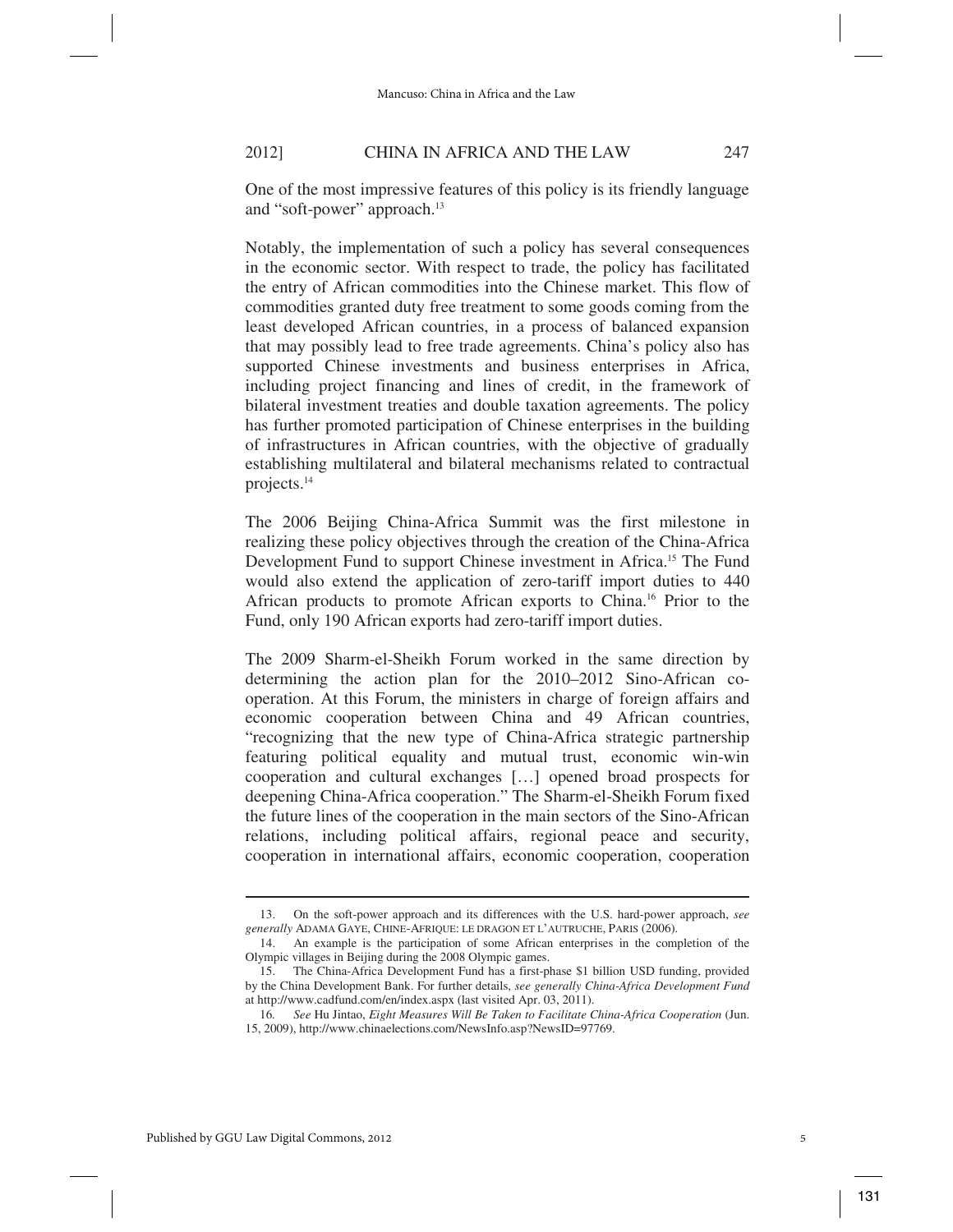in the field of development, and cultural and person-to-person exchanges.<sup>17</sup>

Despite the benefits, Chinese activities in Africa have also attracted criticism. China has been accused<sup>18</sup> of refusing to adopt the social and environmental standards promoted by Western nations.<sup>19</sup> Additionally, it has been argued that the displacement of locally manufactured goods by Chinese imports $20$  pushes the poorest African workers deeper into poverty by flooding Africa with cheap goods, $21$  which has a negative impact on local enterprises and employment.<sup>22</sup> These negative consequences have given rise to the "theory of the Chinese threat," which advocates protectionism against Chinese goods.23 Finally, China has been accused of adopting a cooperation model that favors corruption and negates all efforts made by Western nations and institutions to promote good governance and transparency policies in Africa.<sup>24</sup>

 19. China has also been accused, mostly by non-African commentators, of supporting African States with human rights violations and in the export of high quantities of weapons in exchange for oil or mining concessions. However, recent developments seem to depart from previous practice. For a recent analysis of the Chinese position, *see generally* Barry V. Sautman & Hairong Yan, *The Forest for the Trees: Trade, Investment and the China-in-Africa Discourse*, 81(1) PAC. AFF. 9 (2008); *see also* Cecilia BRIGHI, Irene Panozzo & Ilaria M. Sala, SAFARI CINESE: PETROLIO, RISORSE, MERCATI: LA CHINA CONQUISTA L'AFRICA [Chinese Safari: Oil, Resources, Markets: China Conquers Africa] (2007).

 20. Chinese projects and the import of Chinese casual workers leave the majority of African locals unemployed, although there is an abundance of unskilled labor which could immensely benefit from these projects. The employment of Chinese workforce does not seem to be a negotiable part of Chinese aid packages. Moreblessings Chidaushe, *China's Grand Re-Entrance to Africa – Mirage or Oasis?*, *in* AFRICAN PERSPECTIVES ON CHINA IN AFRICA 114 (Firoze Manji & Stephen Marks eds., 2007).

 21*. See e.g*., *Patron of African Misgovernment*, NEW YORK TIMES (Feb. 19, 2007); *see also* Barry V. Sautman, *supra* note 19.

22. Moreblessings Chidaushe, *supra* note 20, at 114.

 23. Bartholomäus GRILL, *Die neuen Meister*, *Die Zeit*; Italian translation: *I nuovi padroni*, in 666 Internazionale, November 3, 2006.

 24. Due to its policy of non-interference in the political internal affairs of the country, China has been blamed for indirectly supporting African dictators. These include Omar Al-Bashir in Sudan and Robert Mugabe in Zimbabwe, who do not comply with the basic requirements in terms of democratic standards from the Western world, and who could not maintain their power without Chinese economic and military support.

 <sup>17.</sup> To read the Action Plan, *see Forum on China-Africa Cooperation Sharm el Sheikh Action Plan*, FORUM ON CHINA-AFRICA COOPERATION (Nov. 12, 2009), http://www.focac.org/eng/ dsjbzjhy/hywj/t626387.htm.

 <sup>18</sup>*. See e.g.,* George Parker & Alan Beattie, *EIB Accuses China of Unscrupulous Loans*, FINANCIAL TIMES (Nov. 29, 2006), http://www.ft.com/cms/s/0/589473b6-7f14-11db-b193- 0000779e2340.html#axzz1s3WLODyf (where Philippe Maystadt, the President of the European Investment Bank, criticized Chinese banks for their lack of concern about social or human rights conditions. The EIB President blamed Chinese banks for snatching projects from under his bank's nose in Africa and Asia, after offering to undercut EIB conditions on labor standards and the environment).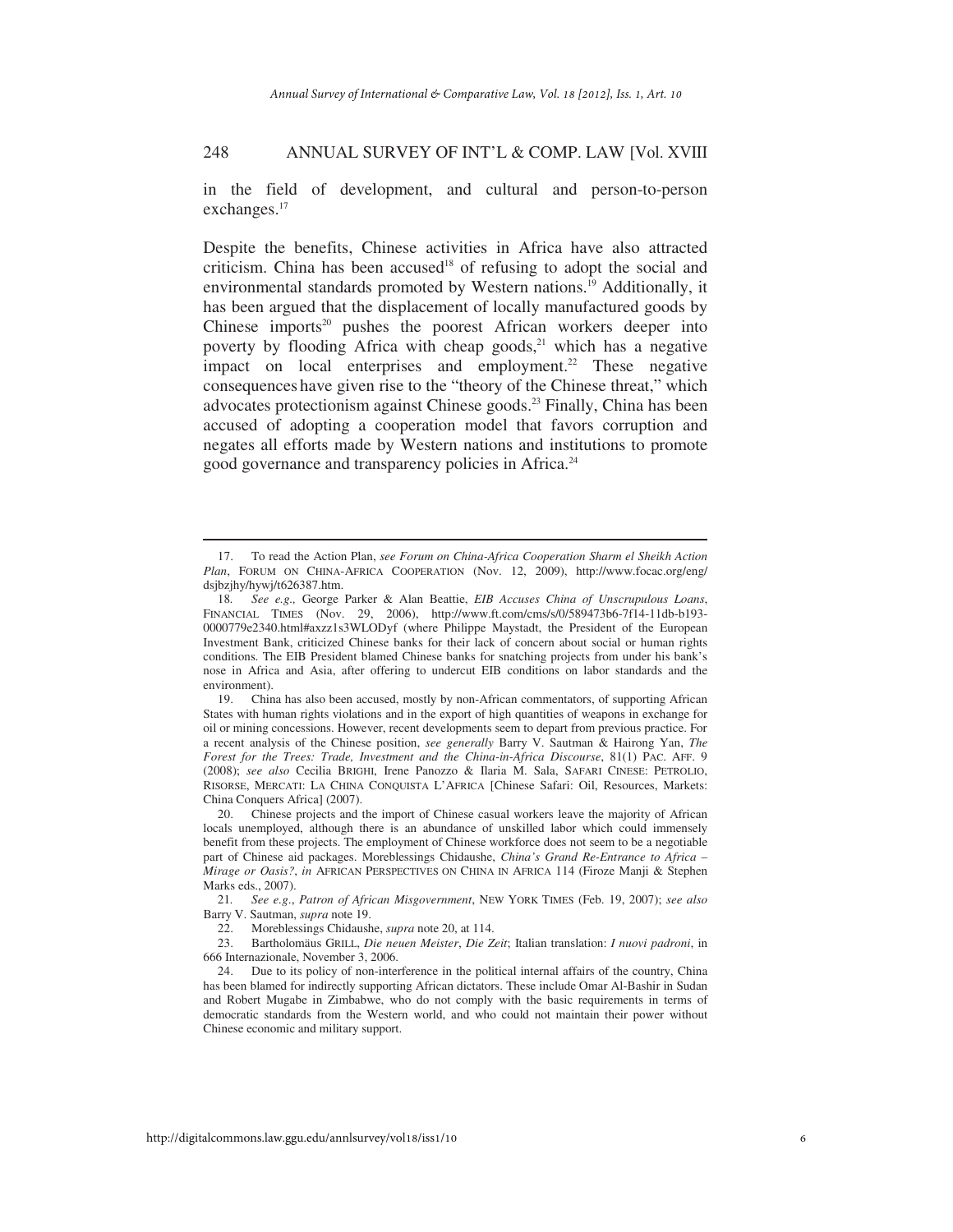Aware of all these concerns, China has begun to review its approach toward Africa. China Exim Bank provided an early example of China's effort to adopt stricter environmental guidelines. The bank adopted an environmental policy in November 2004 (made available to the public in April 2007), which purports that "projects that are harmful to the environment or [that] do not gain endorsement or approval from [the] environmental administration will not be funded." The policy further mandates that "once any unacceptable negative environmental impacts result during the project implementation, China Exim Bank will require the implementation unit to take immediate remedial or preventive measures. Otherwise, they will discontinue financial support."25 In August 2007, the same bank issued more specific guidelines on social and environmental impact assessment, requiring projects to comply with the environmental assessment, resettlement and consultation policies of host countries (but not with international standards), reserving for itself the right to cancel a loan if environmental impacts are not adequately addressed<sup>26</sup>

Moreover, in October 2006, the State Council, China's highest government body, issued nine principles regulating foreign investments of Chinese companies. The Council called on Chinese investors to "fulfill the necessary social responsibility to protect the legitimate rights and interests of local employees, [to] pay attention to environmental resource protection, [to] care and support the local community and people's livelihood[s]," and to "preserve our good image and a good corporate reputation."27

In 2007, the Chinese government's main international publication printed an article by Fudan University scholar Jian Junbao, reporting on Western charges of "Chinese colonialism" in Africa. Junbao's article purported that "more and more companies from China are entering Africa, but they simply focus on profits regardless of their harmful influences on African society, such as environmental pollution, excessive development and exploitation of local labor."28

 <sup>25.</sup> Peter Bosshard, *China's Environmental Footprint in Africa*, PAMBAZUKA NEWS (May 29, 2008), http://www.pambazuka.org/en/category/comment/48442.

 <sup>26</sup>*. Id.* 27*. Id.*

 <sup>28.</sup> Jian Junbo, *China's Role in Africa*, BEIJING REVIEW (Feb. 05, 2007), http://www.bjreview.com.cn/world/txt/2007-02/05/content\_55414.htm. However, the author argued that the path taken by China is "consistent with the logic of market capitalism-liberal trade" and makes China not a colonialist, but "a successful capitalist in Africa."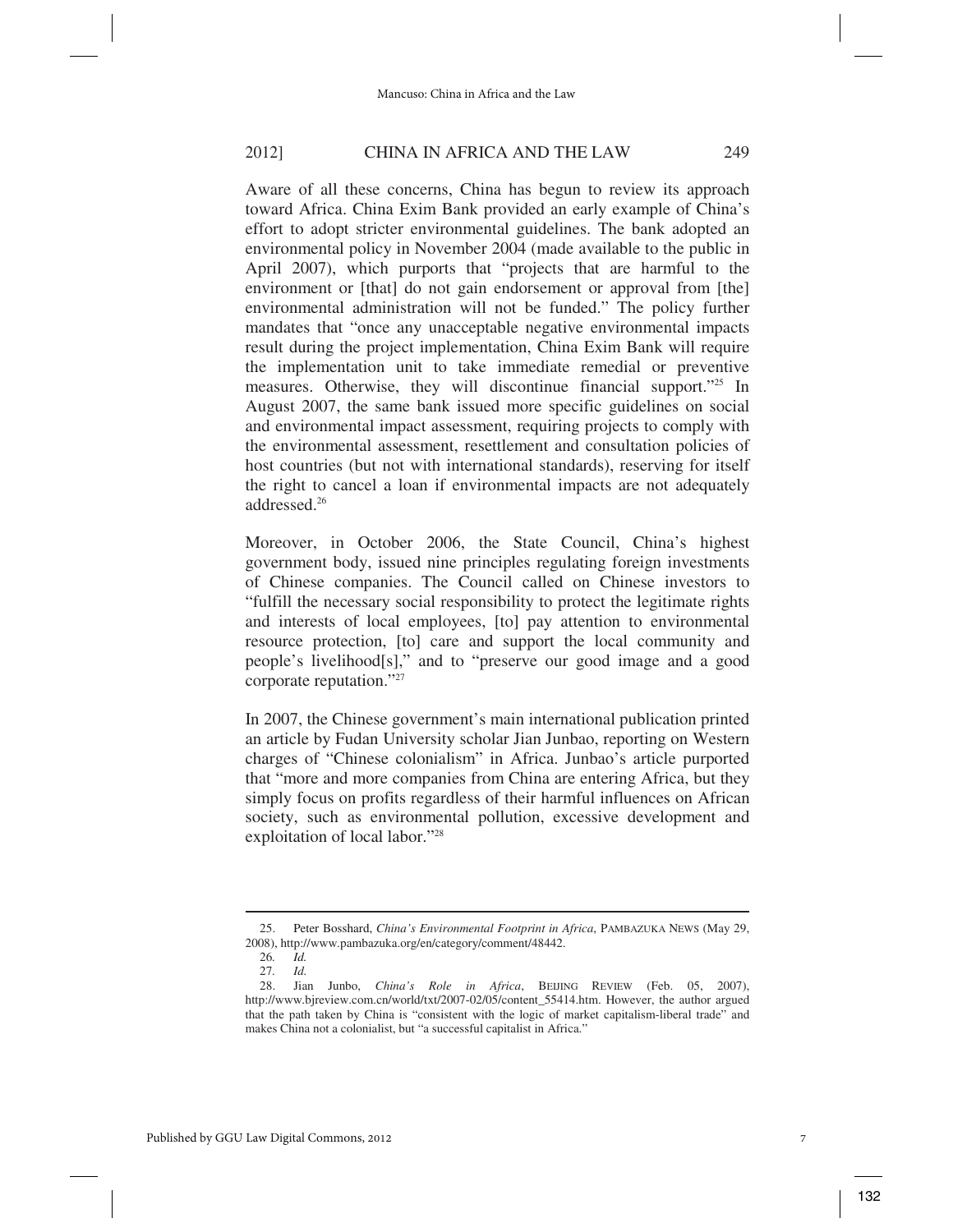However, several studies have already belied many of the criticisms against China. For example, a 2007 report by the Organization for Economic Co-operation and Development showed that China is making a positive contribution to debt sustainability through GDP growth, exports and governance standards in African countries. Moreover, countries that are more involved with China also have shown a small improvement in the corruption index.<sup>29</sup>

Additionally, despite the criticism, the current situation indicates a strong mutual interest between China and Africa to further increase trade relations. From the Chinese perspective, interest in African commodities is growing not only in quantity, but also in quality. China is not only interested in African oil and natural resources, but also considers Africa as a future source for agricultural and farming goods.<sup>30</sup>

Accordingly, China is trying to secure a steady flow of commodities for its future needs through both economic and political means. Evidenced by China's increasing involvement in African affairs, such as by taking a leading role in suggesting and contributing to United Nations peacekeeping operations in Africa, it is clear that China has a long term stake in Africa.31 China's increase in bilateral aid to Africa and the constant attention to various measures of capacity building, including debt cancellations, are other signs of such long-term interest.

Conversely, Africa benefits from goods manufactured in China as much as China does from African commodities. For example, there is an increasing presence of African entrepreneurs in China (especially in Guangzhou and Hong Kong) to buy Chinese goods for their domestic markets.<sup>32</sup> This presence is due to the fact that African countries might

 <sup>29.</sup> Andrea Goldstein & Giorgio Prodi, *China and Africa Economic Relations: Space for Mutual Benefits?, in* THE HARMONIZATION OF COMMERCIAL LAW IN AFRICA AND ITS ADVANTAGES FOR CHINESE INVESTMENTS IN AFRICA 75, 81 (Salvatore Mancuso ed., 2008).

 <sup>30.</sup> Anver Versi, *China's March into Africa*, 322 AFRICAN BUSINESS (July 2006).

 <sup>31</sup>*. China's African Policy*, part IV, 4(2), MINISTRY OF FOREIGN AFFAIRS OF THE PEOPLE'S REPUBLIC OF CHINA (Jan. 12, 2006), *available at* http://www.fmprc.gov.cn/eng/zxxx/t230615.htm. During the 2006 Forum on China-Africa Cooperation, Xu Jinghu, Head of the Africa Department of the Chinese Foreign Ministry, stated that "China will actively participate in UN peacekeeping operations in Africa to safeguard regional peace and stability." *See also* Bates GILL, Chin-hao Huang & J. Stephen Morrison, *Assessing China's Growing Influence in Africa*, 3(3) CHINA SECURITY 3 (2007). For the data related to Chinese contributions to the different UN peacekeeping missions, *see Country contributions detailed by mission* (2007), UNITED NATIONS PEACEKEEPING OPERATIONS, *available at* http://www.un.org/en/peacekeeping/resources/statistics/contributors\_archive.shtml (last visited Apr. 15, 2012).

 <sup>32.</sup> For more on this phenomenon, *see* Adams B. Bodomo, *The African Trade Community in Guangzhou: an Emerging Bridge for China-Africa Relations*, 203 THE CHINA QUARTERLY 693 (2010).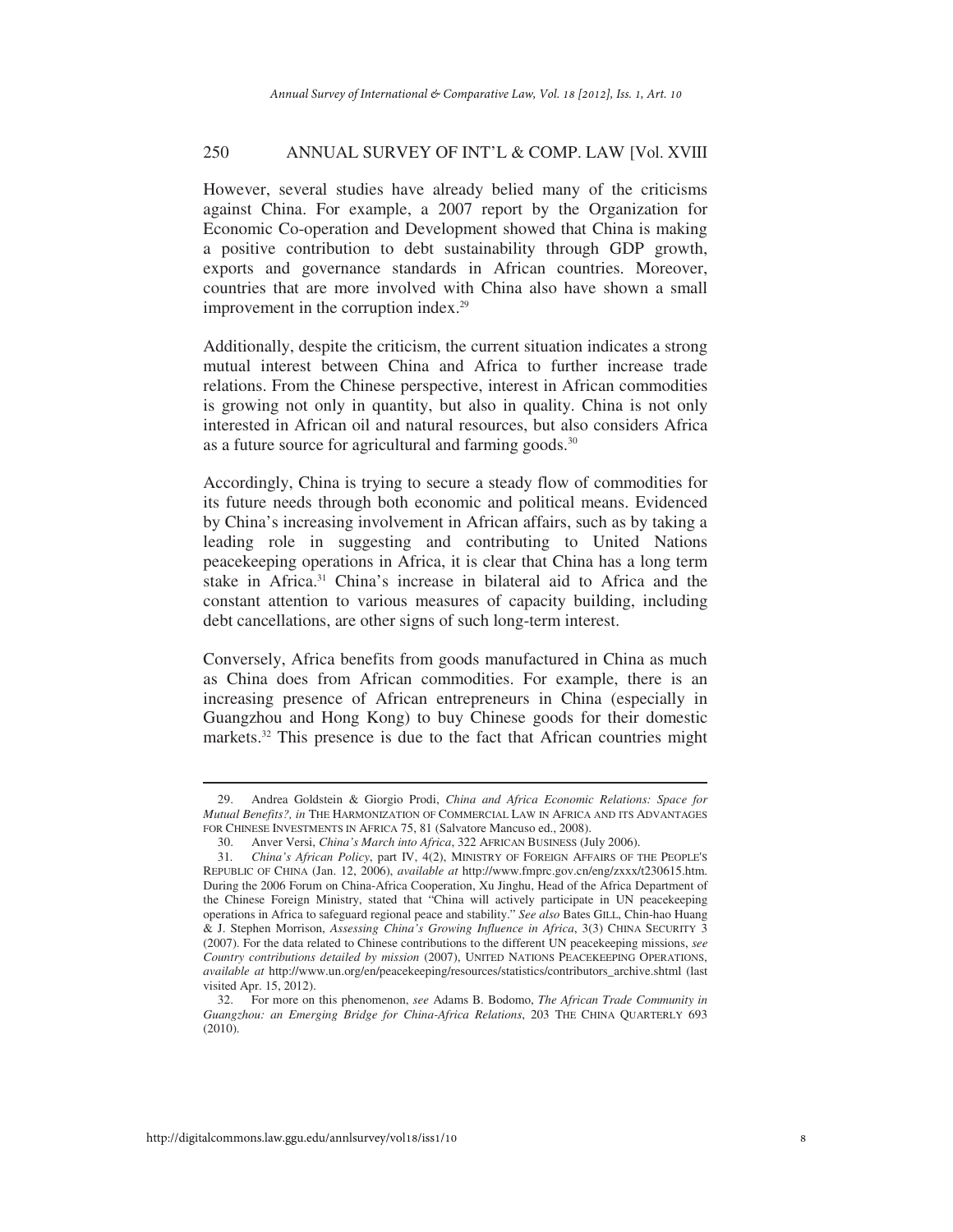not be able to find alternative sources for manufactured goods of comparable quality and price as are available in China.<sup>33</sup>

In summary, the current trade relations between Africa and China are solidly based, with both actors clearly interested in further expansion in the future.

# III. THE CHINESE MODEL OF ECONOMIC COOPERATION TOWARD AFRICA

The Chinese approach toward Africa follows a clear, unitary, and coherent political and economic strategy, hinged upon three main pillars: acquisition of raw materials, access to new markets for Chinese products, and obtaining African support in international organizations. China has additionally developed an all-inclusive approach to African affairs that puts China in a similar position as Western countries that have maintained relations with African countries over a much longer period.<sup>34</sup>

China expanded upon the traditional approach developed by Western countries to merely set up diplomatic and economic relations with African countries. Cooperation between Africa and Western countries has always been based on the so-called North-South approach where Western countries, being developed, consider themselves to have the experience to guide African countries to development. This experience brings Western nations to think they have the right to impose conditions on developing countries by granting financial aid. As a result, the grants of financial aid have been conditioned on the implementation of structural, economic and legal reforms. Examples of conditions previously imposed include introduction of a multiparty political system, separation of government powers, environmental protection, privatizations, and adoption of economic policies predetermined by the donors. Following colonialism, this role was initially played by the former colonial powers of which the supranational, international, and financial organizations later joined.

It is undeniable that this model of cooperation is far from being successful. The above-mentioned position of superiority, interpreted by l

 <sup>33</sup>*. See* Andrea Goldstein & Giorgio Prodi, *supra* note 29, at 77; *see also* Antoine Kernen, *Les stratégies chinoises en Afrique: du pétrole aux bassines en plastique [Chinese Policies in Africa: From Oil to Plastic Bowls]*, 105 Politique africaine 163, 171 (2007).

 <sup>34.</sup> While China has developed such a comprehensive approach toward Africa, Africa's approach to China still remains largely ad hoc and closed within each national border, without any coordination at the regional or continental level. The author doubts that the principle of "equal partnership" can find an effective application, due to the different level of development between China and each of the African States. *See* Moreblessings Chidaushe, *supra* note 20*,* at 109.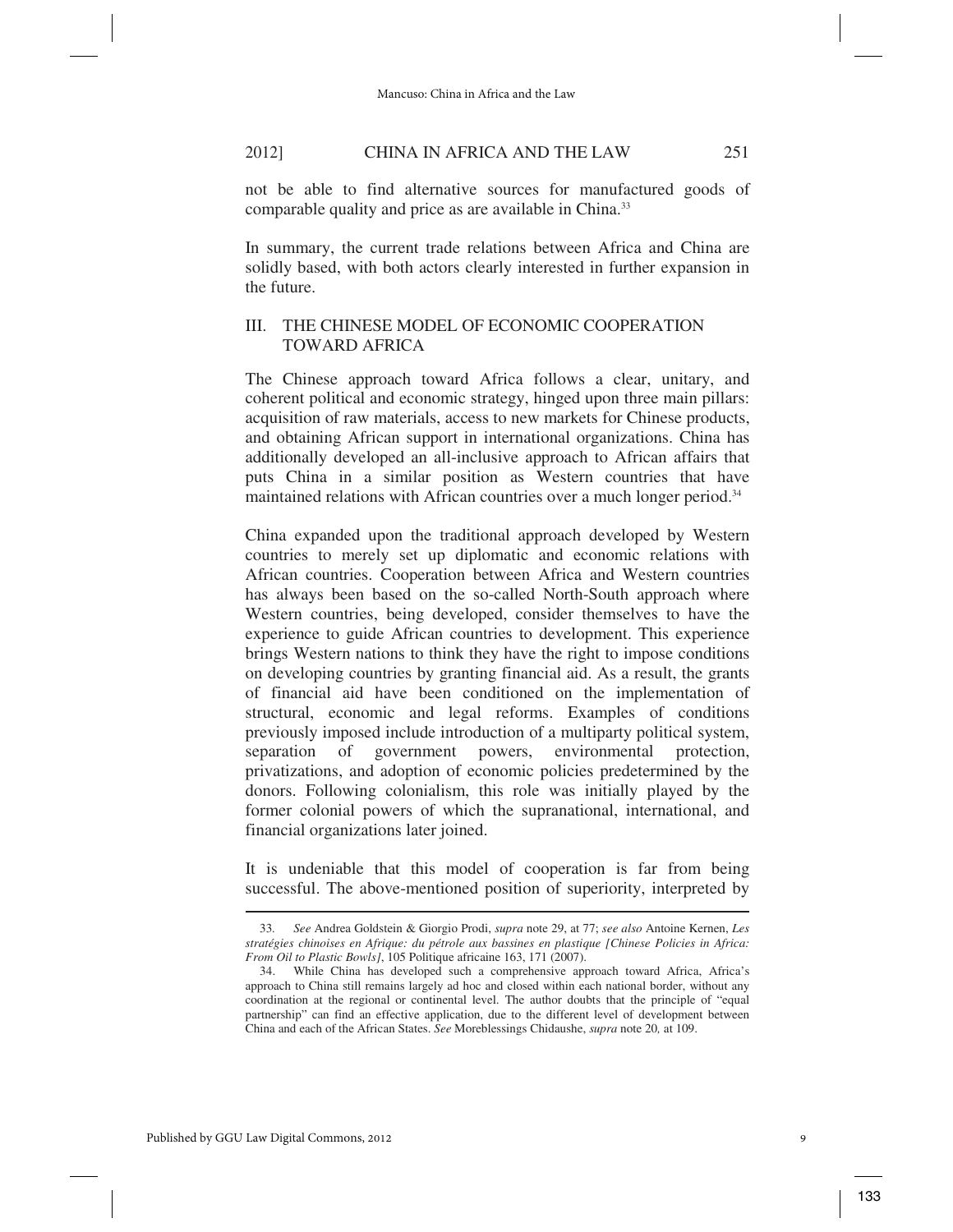African countries as a sort of new colonialism, has never been digested by African leadership. Moreover, the requested improvement measures have been prepared as a "pre-packed package," sufficient for implementation everywhere in the world, and neutral with respect to the peculiarities, traditions and realities of the different countries.<sup>35</sup> Forty years after the end of the colonial period, sub-Saharan African countries have progressed little from their position at the time of decolonization. Traditional economic relations and partnerships with the West have not helped Africa in overcoming the structural obstacles of eradicating poverty and eliminating economic marginalization.36

Absent rare exceptions that have yielded beneficial results, such as in Senegal and Botswana, the Western model of economic aid has mainly produced corruption, high dependency on foreign aid, uncontrolled exploitation of natural resources, coups, civil wars, scarce consideration for environmental issues, and foreign investments that leave no residual benefit to the African countries. Based on these realities, a new model of political and economic cooperation with African countries seemed necessary.

After the Cold War, a relevant part of which was fought in sub-Saharan Africa (particularly in Central Africa), the Western countries basically abandoned Africa since the threat of communist influence on Africa was no longer considered an issue. This abandonment showed that the Western nations were not ready to establish a new kind of relationship with Africa. China, however, was ready and willing to seize this opportunity by setting up its own model of cooperation with Africa, filling the gap left by the Western countries.

Chinese investments in Africa are sustained by impressive financial strength.<sup>37</sup> The Chinese government dedicated two banking institutions to these investments: the China Export-Import Bank ("Exim Bank"), and the China Development Bank. Exim Bank plays a crucial role in managing almost the entirety of the loans granted to developing countries.

 <sup>35</sup>*. See* JOSEPH E. *STIGLITZ,* GLOBALIZATION AND ITS DISCONTENTS (1st ed., 2002).

 <sup>36</sup>*. See* John Rocha, *A New Frontier in the Exploitation of Africa's Natural Resources: the Emergence of China*, *in* AFRICAN PERSPECTIVES ON CHINA IN AFRICA 153, 155 (Firoze Manji & Stephen Marks eds., 2007).

 <sup>37.</sup> In September 2009, Chinese reserves in foreign currencies hit the record amount of 2.273 trillion USD. *See Foreign Reserves Hit Record High*, CHINA DAILY (Oct. 15, 2009), http://www.chinadaily.com.cn/bizchina/2009-10/15/content\_8967120.htm.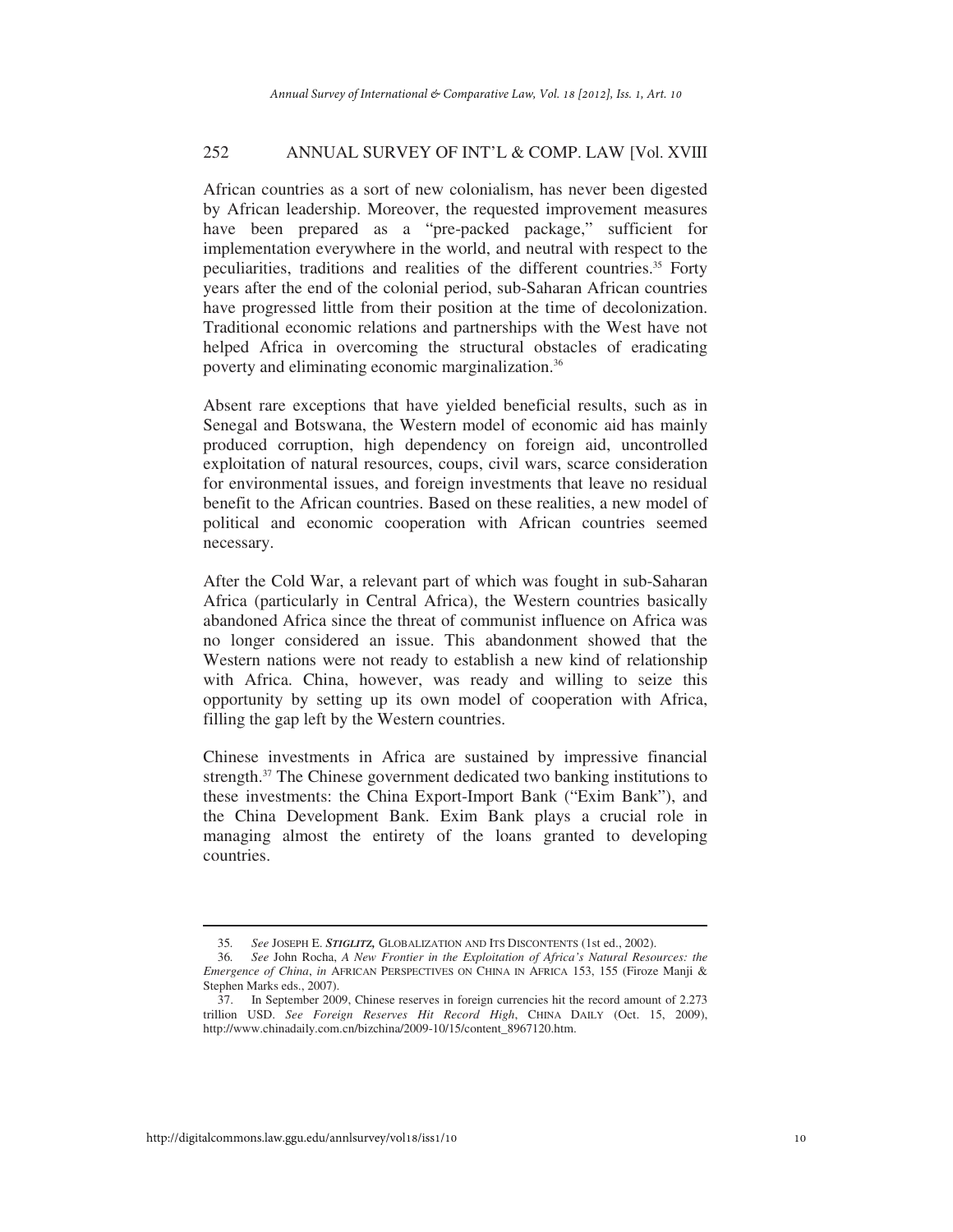Furthermore, current Chinese economic initiatives in Africa are accompanied by a political approach which is regarded highly by African leaders. This political approach is based on the concept of "South-South" cooperation, which maintains that China is in a unique position to understand African needs and to assist in addressing them at the global level. Because China is also a developing country, which has only recently become more developed, it has the ability to recognize the needs of African nations.38

The concept of "South-South" cooperation is founded on four pillars: 1) sincerity, friendship and equality; 2) mutual benefit, reciprocity and common prosperity; 3) mutual support and close co-ordination; and 4) learning from each other and seeking common development.<sup>39</sup> The Chinese development model, which promotes economic and social development with cautious political reform, is appealing to African countries.40 Moreover, Chinese assistance is free from the economic and political conditions attached by other partners,<sup>41</sup> and credits and loans are granted with conditions that are extremely favorable to African countries and their economies.42 The conditions attached to these loans have not been publicized, but economic conditions allowing Chinese companies to access African resources, to repatriate profits, and to use a predominantly Chinese workforce are attached to them.<sup>43</sup>

 <sup>38</sup>*. China's African Policy*, part IV, 2(10), MINISTRY OF FOREIGN AFFAIRS OF THE PEOPLE'S REPUBLIC OF CHINA (Jan. 12, 2006), *available at* http://www.fmprc.gov.cn/eng/zxxx/t230615.htm.

 <sup>39</sup>*. Id.*, part III.

 <sup>40.</sup> Andrea Goldstein & Giorgio Prodi, *supra* note 29.

 <sup>41.</sup> The policy of noninterference in the internal affairs of African countries goes back to a declaration by Zhou Enlai, made during the Bandung Asian-African Conference of 1955, which remains greatly appreciated by African leaders. The only official condition is that the country shall not recognize Taiwan. China's 2006 African Policy clearly sets forth that "[t]he one China principle is the political foundation for the establishment and development of China's relations with African countries and regional organizations. The Chinese Government appreciates the fact that the overwhelming majority of African countries abide by the one China principle, refuse to have official relations and contacts with Taiwan and support China's great cause of reunification. China stands ready to establish and develop state-to-state relations with countries that have not yet established diplomatic ties with China on the basis of the one China principle." There are some cases where Chinese aid reached countries indirectly that still recognize Taiwan. On December 28, 2007, Malawi officially recognized China, established political relations with China, and ultimately China signed several commercial agreements with Malawi. *See Window of China: China, Malawi Establish Diplomatic Ties* (Jan. 14, 2008), http://news.xinhuanet.com/english/2008-01/14/content\_7421153.htm.

 <sup>42.</sup> As noted by U.S. Africanist scholar Deborah Brautigam, China "regularly cancel[s] the loans of African countries, loans that were usually granted at zero interest [and] without the long dance of negotiations and questionable conditions required by the World Bank and IMF." *See* Deborah Brautigam & Adama Gaye, *Is Chinese Investment Good for Africa?*, COUNCIL ON FOREIGN RELATIONS (Feb. 20, 2007), http://www.cfr.org/china/chinese-investment-good-africa/p12622.

 <sup>43.</sup> Moreblessings Chidaushe, *supra* note 20, at 116.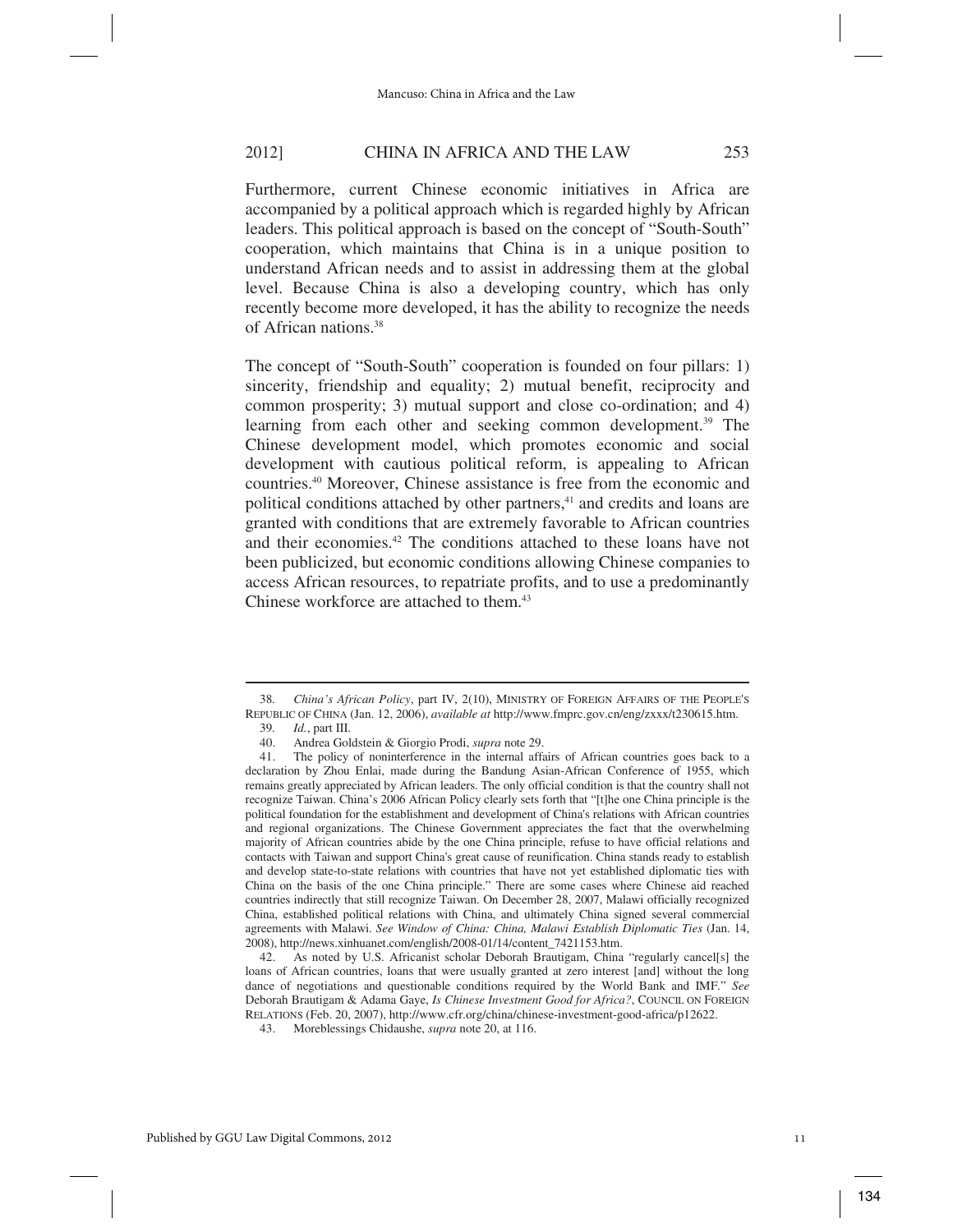In particular, apart from the adherence to the "one-China policy,"<sup>44</sup> China has not made any claim over the sovereignty of African countries, their economic systems, governance models, political cultures or traditions. Additionally, the Chinese approach is far from imposing any kind of sanctions, clearly separating business from politics in its nonintervention policy.45

In order to obtain control of natural resources, Chinese multinational companies play a strategic game in which the government often keeps direct or indirect control over their activities. These companies are used to gain access to natural resources considered to be in their national interest. Therefore, their investments abroad are not considered as simple business relations made by companies who try to profit from business activities abroad, but are made following precise political objectives approved in Beijing. Approvals are made according to the strategic directives related to the orientation of investments and capital. In Africa, these companies are able to obtain work orders by offering conditions that are possible only because such work orders are considered strategic by the Chinese government, who subsidizes the companies with State capital. The companies are then able to offer conditions that are impractical for Western companies because they must take their balance requirements into consideration.46

Chinese avoidance of conditional business relations, coupled with the State control over these strategic economic ganglions allows China to offer a "one-stop shop" approach. Under this approach, China receives access to natural resources which are combined with soft loans, infrastructure and other cooperation projects such as training, scholarships, medical aid, and rural development.

Western countries have not been able to react with an organized approach toward African countries like China has been able to. Western companies, which are normally not under public control and are sustained only by their own economic strength, clearly do not possess the instruments which would allow them to have sustainable African business relationships.

 <sup>44.</sup> The "one-China policy" requires that countries acknowledge the existence of only one state known as "China," despite competing claims from both the People's Republic of China and the Republic of China.

 <sup>45.</sup> Daniel Large, *supra* note 1.

 <sup>46</sup>*. See* Chris Alden & Martyn Davies, *A Profile on the Operation of Chinese Companies in Africa*, 13 SOUTH AFRICAN J. OF INT'L AFF. 83, 84 (2006) (discussing China's willingness to create corporate "champions" that, with the benefit of active and generous support from the State, will be groomed to join the ranks of the Fortune 500).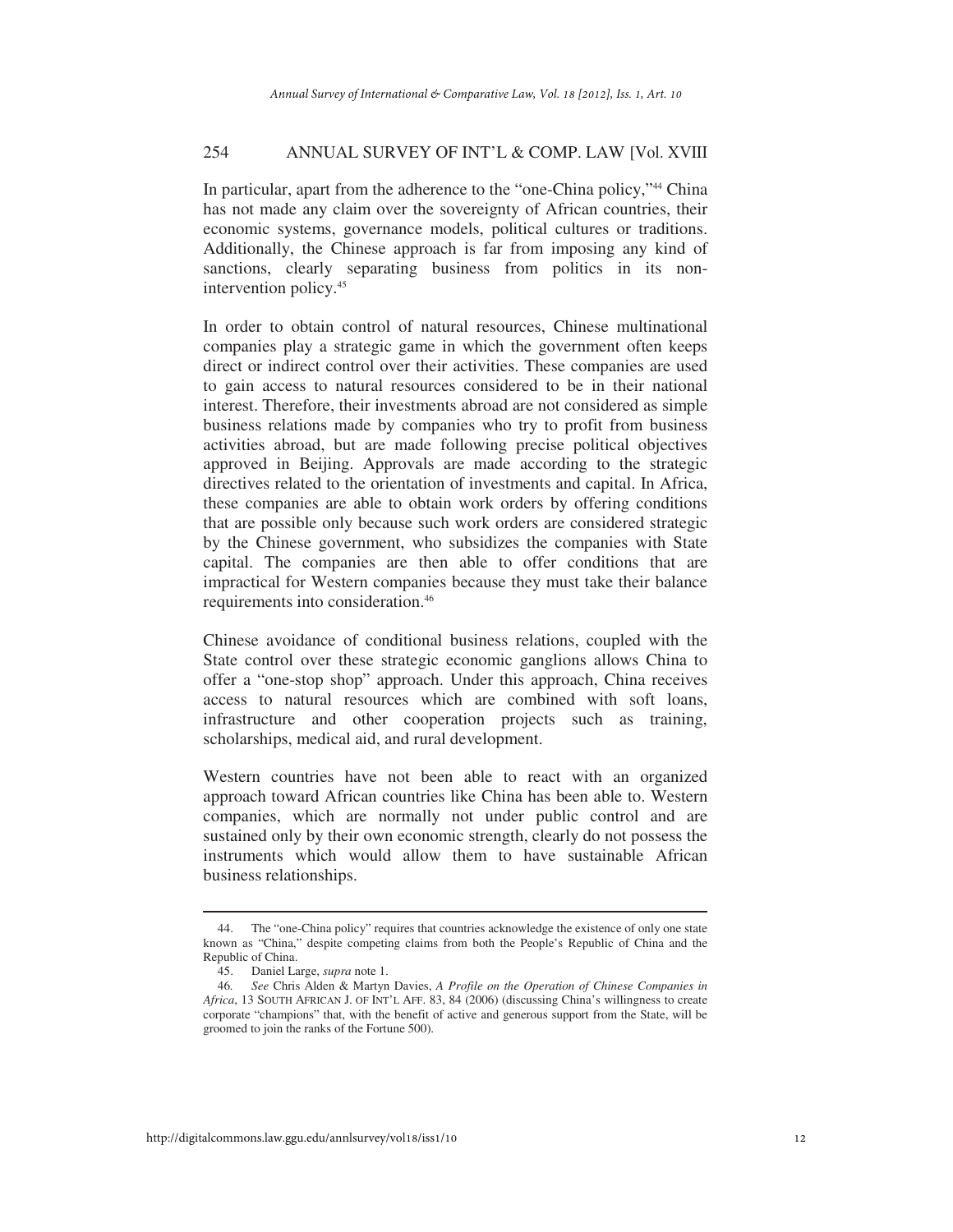Such a full, comprehensive approach, based on the premise that Africa is strategic for overall Chinese economic and political interest, together with the impressive economic strength that China possesses today, has brought China into the dominant position in relations with African countries.

# IV. CHINA-AFRICA LEGAL COOPERATION

The Chinese government has already partnered with African countries in the area of legal cooperation. In accordance with the Action Plan established at the 2006 Beijing summit, China has increased its research on African legal systems and has discovered the need for a link between the legal institutions of China and Africa.

As a result of this research, the Center for African Laws and Societies was created at Xiangtan University in Hunan province.<sup>47</sup> The Center's director, Professor Hong Yonghong, officially attended the 2006 Beijing summit as a member of the Chinese delegation. Today, one of the primary focuses of the Center's research is the OHADA (Organization for the Harmonization of Business Law in Africa) law. The Center is also one of the members of the academic network that supports the project on legal harmonization in the region, which was launched by the University Eduardo Mondlane in Mozambique.<sup>48</sup>

Another Chinese institution which supports legal cooperation between China and Africa is the University of Macau. The University of Macau is active in research, especially as it relates to Portuguese-speaking African countries. The institution also held a conference in 2007 on the harmonization of commercial law in Africa and the advantages related to Chinese investments in Africa.<sup>49</sup>

 <sup>47.</sup> The Center has already published several books and papers on the subject of African law.

 <sup>48.</sup> In 2008, the University Eduardo Mondlane in Maputo in Mozambique promoted a project for the study of legal integration in the SADC (Southern African Development Community) area with an International Conference organized in April, followed by the creation in October of a Regional Centre of Studies on Integration and SADC Law. It is extremely significant that one of its first activities has been to open contacts with OHADA to determine how OHADA can contribute to legal integration in the SADC region, considering also that one of the SADC member States, Democratic Republic of Congo, is also an OHADA member. The project is well established and the most recent conference held in Maputo in November 2010 has already determined the methodology for adoption and the legal fields to be the subject of a first harmonization. For more information, *see generally* the *Center of Studies on Regional Integration and Southern African Development Community Law*, www.cedir.uem.mz (last visited Apr. 15, 2012).

 <sup>49.</sup> The conference proceedings were published in 2008, and a Chinese version of those proceedings was published by Xiangtan University in October 2009. *See generally* THE HARMONIZATION OF COMMERCIAL LAW IN AFRICA AND ITS ADVANTAGES FOR CHINESE INVESTMENTS IN AFRICA (Salvatore Mancuso ed., 2008).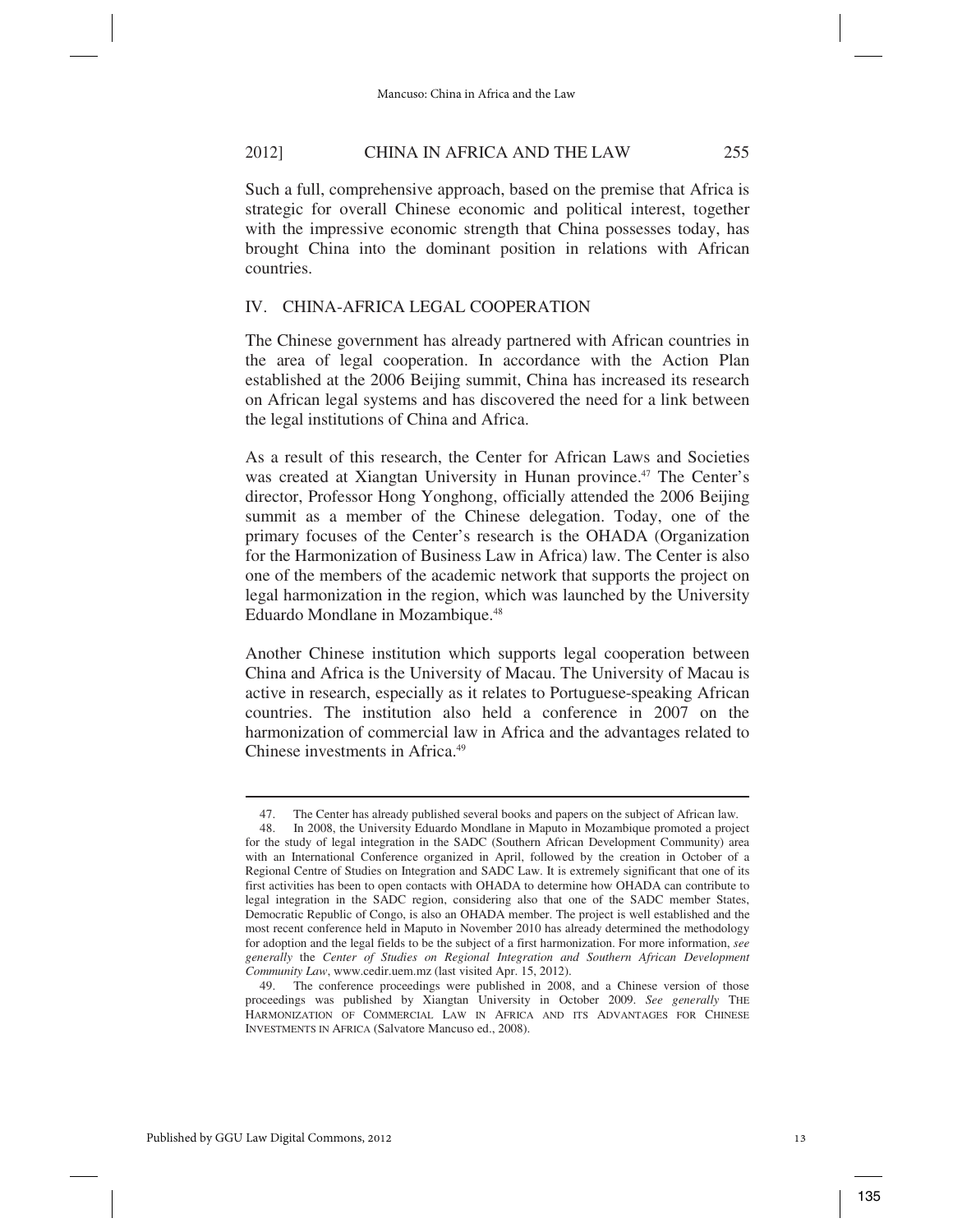China and Africa have also established a permanent Forum on Legal Cooperation, whose second meeting was held in Beijing in September 2010. The objective of this forum is to enhance legal and judicial cooperation between China and Africa, aiming at establishing comprehensive cooperation, including cooperation in the judiciary, and crime prevention and prosecution.

# V. CHINA AND THE DEVELOPMENT OF A UNIFORM SYSTEM OF BUSINESS LAWS IN AFRICA

It is commonly accepted that the use of uniform texts in international trade improves the certainty in transactions by enhancing predictability of legal outcomes. A uniform system furthers trade, foreign investment and economic development.<sup>50</sup> The success of some supranational norms, which often reconcile differences between distinct legal traditions, is undoubtedly increasing. As economic activities become increasingly globalized, there is a strong incentive for the law to follow in suit. The appeal of transnational legal solutions lies in the potential for reduced complexity, greater expertise, substantially reduced transaction costs, and efficiency. This is the reason for the wide consensus on policies supporting the adoption of uniform texts to ensure harmonious regulation of transnational commerce within international trade law.

Africa's history of international trade law is quite complex. At the time of decolonization, commercial law, which was inherited from the colonial powers, had a high degree of uniformity within the continent because of the early influence of uniform sources and the similarity of colonial needs, factors both leading to convergence of legislative texts in the trade field despite different legal traditions.<sup>51</sup> However, the different political experiences of various African countries created a high level of legal diversity from country to country.

The diversity of laws within various African countries has consistently been a major obstacle to African economic development. This issue has not yet been properly taken into consideration by the African states. However, the harmonization of laws in Africa has been addressed as a growing issue since decolonization. Professor of African law Anthony Allott observed that "the move towards integration or unification of laws has been a consequence of independence, of the desire to build a nation,  $\overline{a}$ 

 <sup>50.</sup> For the African experience, *see generally* Muna Ndulo, *Harmonization of Trade Laws in the African Economic Community*, 42 INT'L & COMP. L.Q. 101, 101-108 (1993); *see also* Gbenga Bamodu, *Transnational Law, Unification and Harmonization of International Commercial Law in Africa*, 38(2) J. AFR. L. 125 (1994).

 <sup>51.</sup> Luca Castellani, *supra* note 2.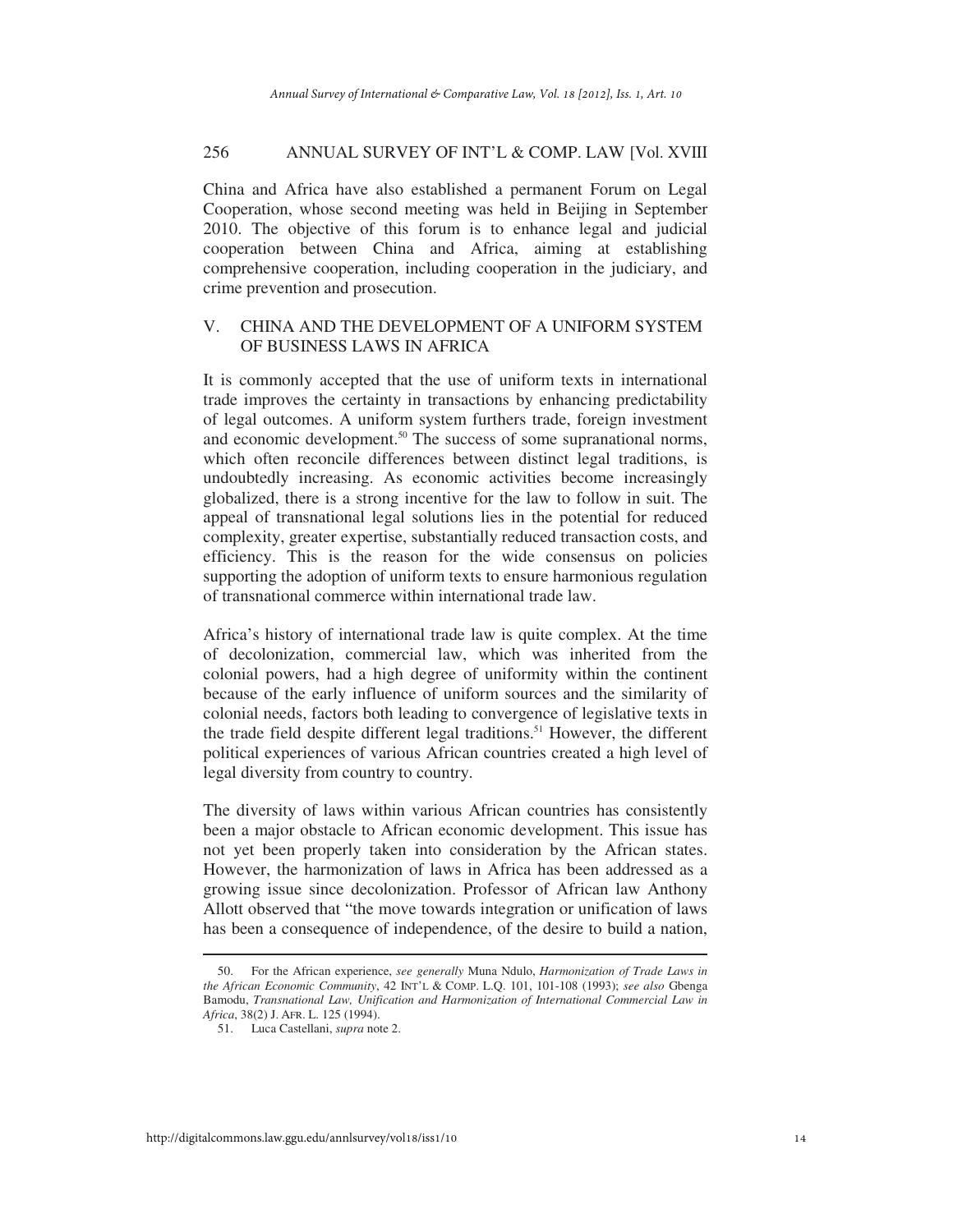to guide the different communities with their different laws to a common destiny."52

Thus, following decolonization, a common opinion emerged that uniformity of commercial law within African countries would pave the way to the broad adoption of uniform texts.<sup>53</sup> This adoption would have been consistent with the recurring calls for African political and economic unity. The African experience illustrates the fact that harmonization of commercial laws have been pursued through the establishment of regional and sub-regional organizations. These organizations are entrusted with the promotion of legal uniformity in an attempt to achieve economic integration at the continental or regional  $level.<sup>54</sup>$ 

The increasing awareness that globalization is widening the economic gap between the North and South<sup>55</sup> emphasizes the need for a uniform system of transnational commercial law. This gap is also exemplified by issues that undermine development in the South, such as external debt, dependency on foreign loans, and unreliability and unpredictability within the legal and judicial system. These issues may only be addressed through legal reform based on market principles and international standards, which follow the global process of convergence of domestic legal systems, especially in the commercial field.<sup>56</sup> Accordingly, markets open to fair competition call for this legal reform to be based on modern and uniform texts.

China has an interest in developing long-term, sustainable economic relations with Africa both for protecting its investments within the continent and to ensure a predictable flow of commodities to sustain its increasing needs. Political stability, improved governance, and a stronger rule of law are necessary to achieve this goal. Economic reform is also notably necessary to achieve China's needs. To be successful, China

 <sup>52.</sup> Anthony N. Allott, *Towards the Unification of Laws in Africa*, 14(2) INT'L COMP. L.Q. 366, 378 (1965).

 <sup>53</sup>*. See* Keba M'Baye, *L'expérience du droit uniforme dans les pays d'Afrique*, LE DROIT UNIFORME INTERNATIONAL DANS LA PRATIQUE [International Uniform Law in Practice] 48 (International Institute for the Unification of Private Law ed., 1988).

 <sup>54.</sup> An early example is the East African community between Kenya, Uganda, and Tanzania, which was created immediately after the independence of such countries. Despite failure in the early 1970s, there has been a recent re-launch, including Rwanda and Burundi.

<sup>55</sup>*. See, e.g*., JAN NEDERVEEN PIETERSE, GLOBALIZATION AND CULTURE: GLOBAL MELANGE (2nd ed., 2009); *see also* Giovanni Arrighi, Beverly J. SILVER and Benjamin D. BREWER, *Industrial Convergence, Globalization, and the Persistence of the North-South Divide*, 38(1) STUD. COMP. INT'L DEV. 3 (2003).

 <sup>56.</sup> Salvatore Mancuso, *Trends on the Harmonization of Contract Law in Africa*, 13 Ann. Surv. Int'l & Comp. L. 157 (2007).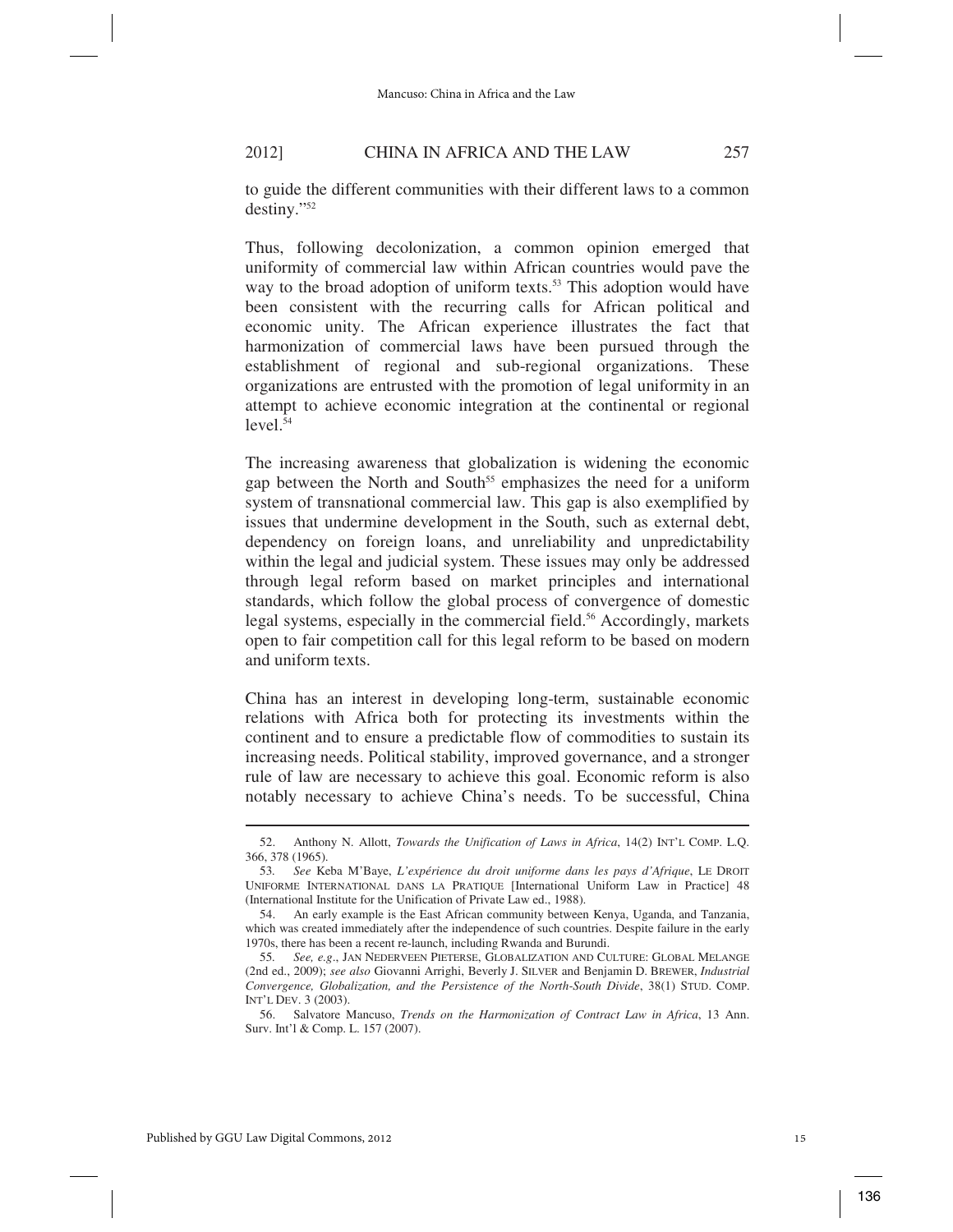must move away from State-supported trade and foster private Chinese companies to operate in African markets under competitive rules.

Fortunately, signs of change according to these principles have already been observed. For instance, China has given strong incentives to Chinese investors willing to do business in Africa by offering them financial support through loans, which are granted at a discounted rate. China has also provided tax advantages and other non-financial support at the central and local level to investors who take their business to Africa<sup>57</sup>

A predictable legal framework is necessary to maintain sustained levels of investment and trade. Furthermore, commercial operators need to rely on modern, uniform laws that are applied as default rules. This is particularly true for small and medium-sized enterprises, which may not be in a position to obtain timely legal advice or to negotiate contracts in detail, but are particularly exposed to commercial disputes due to their limited assets. However, this remains true for larger companies as well, because China's traditionally exported items, namely manufactured goods, are being replaced by more sophisticated products, including large infrastructure projects.<sup>58</sup>

In conclusion, Chinese commercial operations in Africa need an efficient legal framework, which can be a reality only through uniform trade law.<sup>59</sup> China has a strong interest in promoting and supporting uniform business laws in Africa. The increasing interest by Chinese institutions and universities to study and be familiar with African business laws, and OHADA laws in particular, represent evidence of such interest.<sup>60</sup> Therefore, in light of its current and future commercial needs, China should take a more proactive role in promoting the adoption of uniform commercial laws by its African partners.

 <sup>57.</sup> Andrea Goldstein & Giorgio Prodi, *supra* note 29, at 77.

 <sup>58</sup>*. See* Joshua Kurlantzick, *Beijing's Safari: China's Move into Africa and Its Implications for Aid, Development, and Governance,* CARNEGIE ENDOWMENT FOR INTERNATIONAL PEACE (Apr. 03, 2006), http://www.carnegieendowment.org/files/kurlantzick\_outlook\_africa2.pdf.

 <sup>59.</sup> For more information on the need for improvement of African legal systems with respect to State interference in private transactions, *see Analysis of Trade Friction between China and Africa* (Jun. 16, 2009), http://www.africa.gov.cn/ArticleView/2005-8-5/Article\_View\_918.htm, visited at point 7.

 <sup>60.</sup> Apart from the activities of legal cooperation referred to, additional initiatives in this field of interest include the organization of the 2007 Macao Conference on Harmonization of Commercial Law in Africa and its Advantages for Chinese Investments in Africa, the Chinese translation of the related proceedings published in October 2009, the Chinese translation and publication of OHADA books and articles by the referred to Xiangtan University Center, as well as their organization of a conference on African law in October 2009, are mostly dedicated to China-Africa relations and the various aspects of African business and investment law.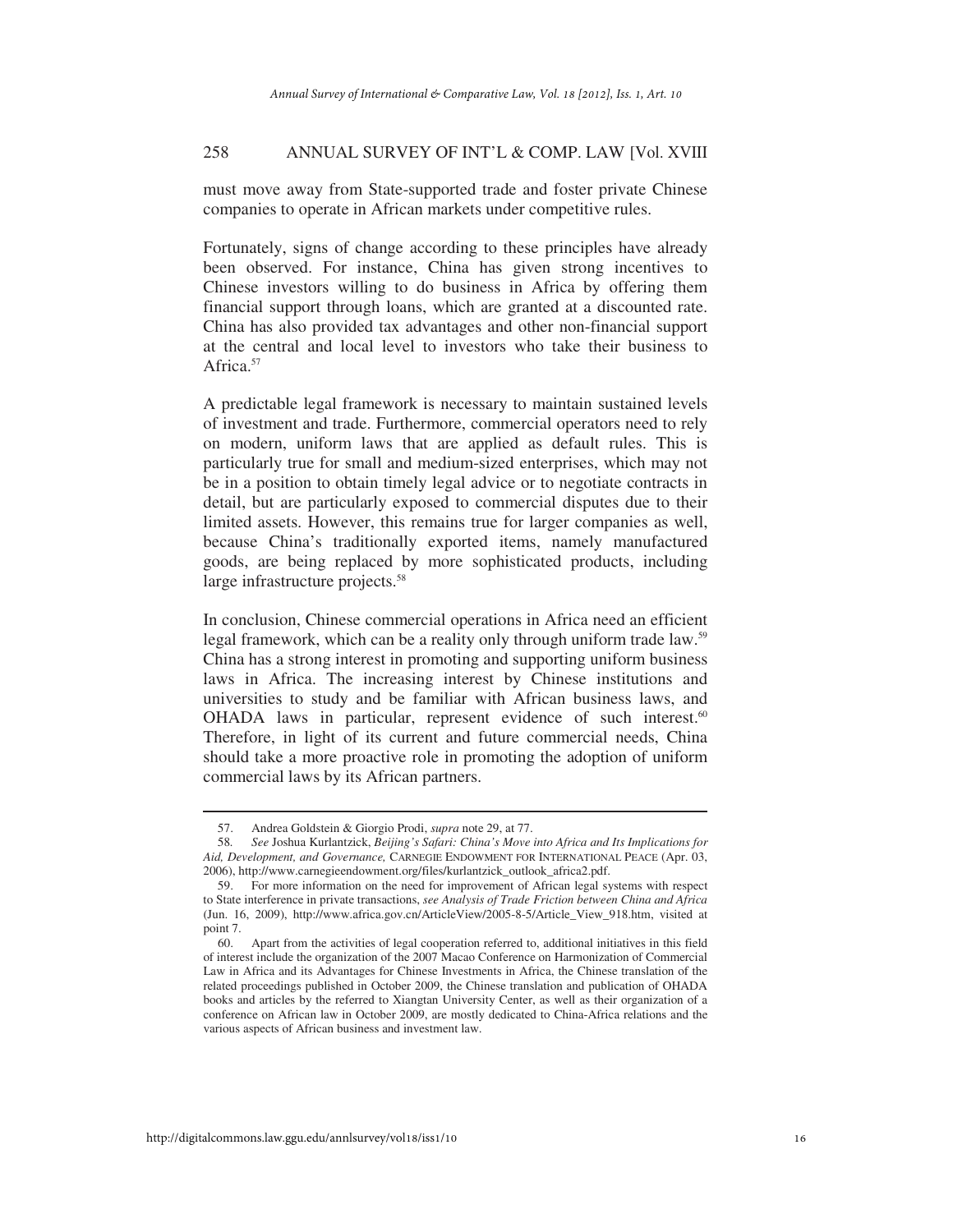#### VI. THE AFRICAN VIEW TOWARD CHINA: AN APPROPRIATE DEVELOPMENT MODEL?

The reform of Africa's current commercial law faces a major paradox. While there are no major technical or political obstacles to the wider adoption of uniform laws, there have been limited incentives for implementing reform. Specifically, the scarce requests for reform from commercial operators in the area of commercial laws have surely not helped. Local branches of multinational groups that are typically active in the commodities field operate within closely integrated corporate structures, and large government-held companies are shielded from market competition and placed above ordinary commercial rules. Consequently, the small and medium enterprises which would benefit the most from trade law reform are rare and mostly active only in the informal sector.

One benefit Africa could gain from increasingly developed trade relations with China is the growth of small and medium African enterprises in a process akin to the one that took place in ASEAN countries. From the Chinese perspective, entrepreneurs are interested in establishing these increased African networks in order to gain additional access to coveted American and European markets through African preferential trade agreements.<sup>61</sup> To the benefit of African countries, small and medium enterprises may fuel economic development, promote higher levels of employment, and allow for more equitable wealth redistribution. Because small and medium African enterprises are active in various business fields, they are in a position to help diversify African economies outside of the current oil and commodity export-trading pattern.62 However, due to their limited contracting power and access to expert legal advice, small and medium enterprises are significantly in need of a modern and efficient framework for trade law.

Both China and Africa share similar histories of exploitation, yet China is currently one of the most rapidly developing counties in the world. China's advancement is due to the aggressive development approach they have taken and their resistance to depending on foreign aid, which Africa has relied on for years.<sup>63</sup> Therefore, the necessity for legal reform of African commercial law and the strong relationship between China and Africa suggest that African countries could incorporate the Chinese  $\overline{a}$ 

 <sup>61.</sup> Anver Versi, *supra* note 30, at 19.

 <sup>62</sup>*. Economic Report on Africa 2007: Accelerating Africa's Development through Diversification*, ECONOMIC COMMISSION FOR AFRICA, AFRICAN UNION (Feb. 2007), *available at* http://www.uneca.org/era2007/.

 <sup>63.</sup> Moreblessings Chidaushe, *supra* note 20, at 112.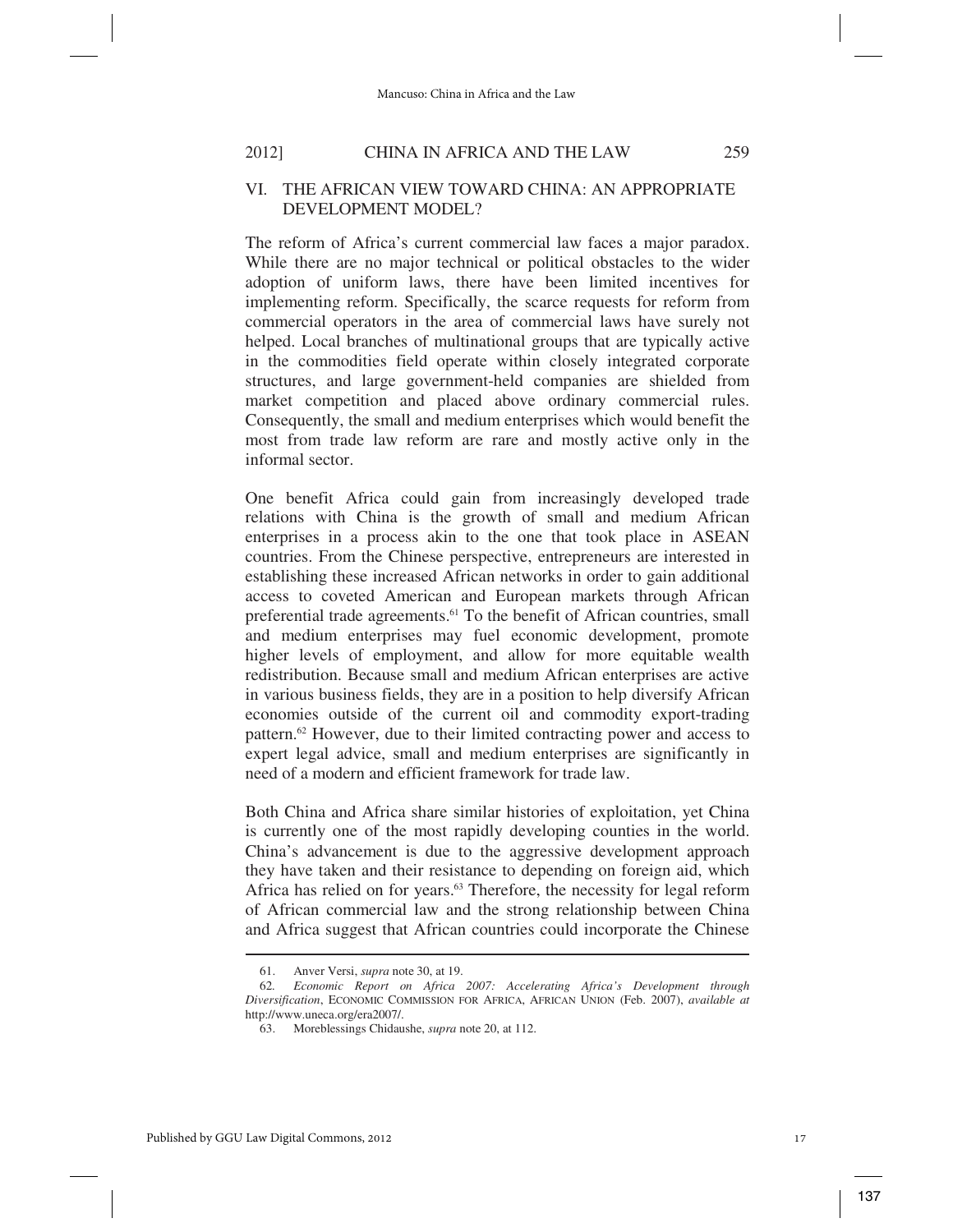model of (economic and) legal reform for their own legal reorganization.

However, the differences between the current African economic and legal conditions and those of China suggest that African countries could not successfully follow the Chinese model of (economic and) legal reform.64 African countries cannot yet be regarded as transition economies because they are still developing economies that are highly dependent on external financial aid from international financial institutions. Africa's lack of regional or continental strategy<sup>65</sup> also has disallowed them from reaching an economic strength comparable to that of the Chinese economy. This lack of financial independence and incoherent unification of strategies restricts Africa from the opportunity to play a role in the international economic arena similar to China's more active role.

Furthermore, the Chinese model of legal development was inspired by combining the principles of a socialist market economy with Chinese characteristics. Such a structure cannot be replicated in Africa or its legal culture due in large part to inconsistencies in the African culture itself. Moreover, this Chinese model has been developed as a result of political stability that, aside from rare exceptions, has never been experienced in African countries.

This does not mean that China has nothing to offer to African countries outside of its commercial relations. Both China and African countries have similar goals of improving the rule of law and good governance. This involves clear political guidance and uniform implementation of economic policies, and in this context, the predictability of the rule of law becomes paramount to efficiently protecting economic rights.

In this field, the Chinese model of making careful economic and legal reforms, accompanied by cautious and well-considered political reforms can be considered a pattern that African countries may utilize if they can be adopted with African characteristics, in light of local cultures and traditions.

The relationship between trade and the rule of law has been generally accepted. A strong rule of law is necessary to ensure predictability in trade and investment protection. This strong rule of law may also, in turn, increase trade and investment through the reliable legal framework,

 <sup>64</sup>*. But see*, Castellani, *supra* note 2.

 <sup>65.</sup> John Rocha, *supra* note 37, at 31.